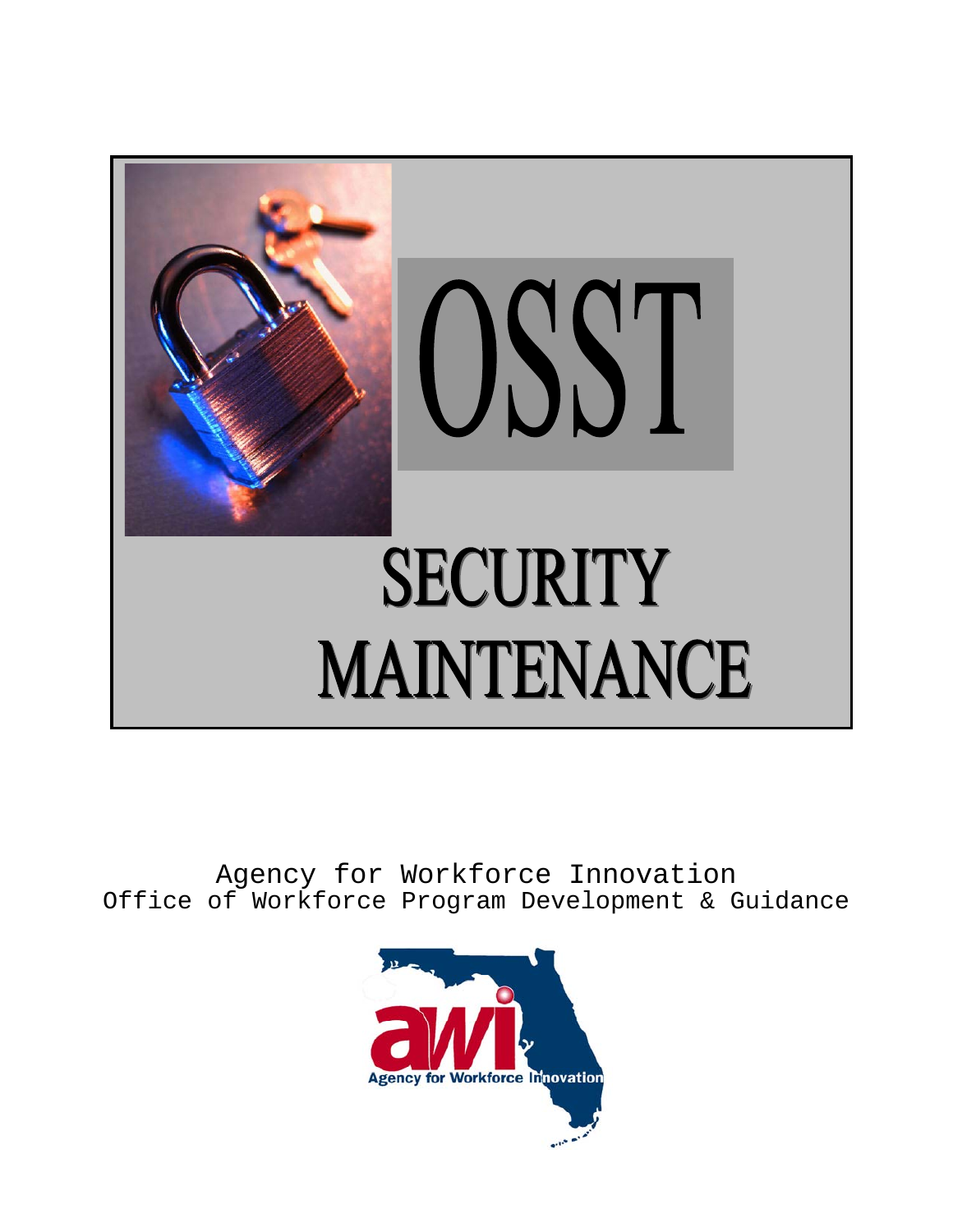# **Table of Contents**

| Login / Logoff minimum minimum minimum minimum 4 |  |
|--------------------------------------------------|--|
|                                                  |  |
|                                                  |  |
|                                                  |  |
|                                                  |  |
|                                                  |  |
|                                                  |  |
|                                                  |  |
|                                                  |  |
|                                                  |  |
|                                                  |  |
|                                                  |  |
|                                                  |  |
|                                                  |  |
|                                                  |  |
|                                                  |  |
|                                                  |  |
|                                                  |  |
|                                                  |  |
| (Creating and Uploading Local Correspondence)    |  |
|                                                  |  |
| <b>Useful URLs</b>                               |  |
| <b>OSST Security Agreement</b>                   |  |

**Chapter 815, Florida Statutes**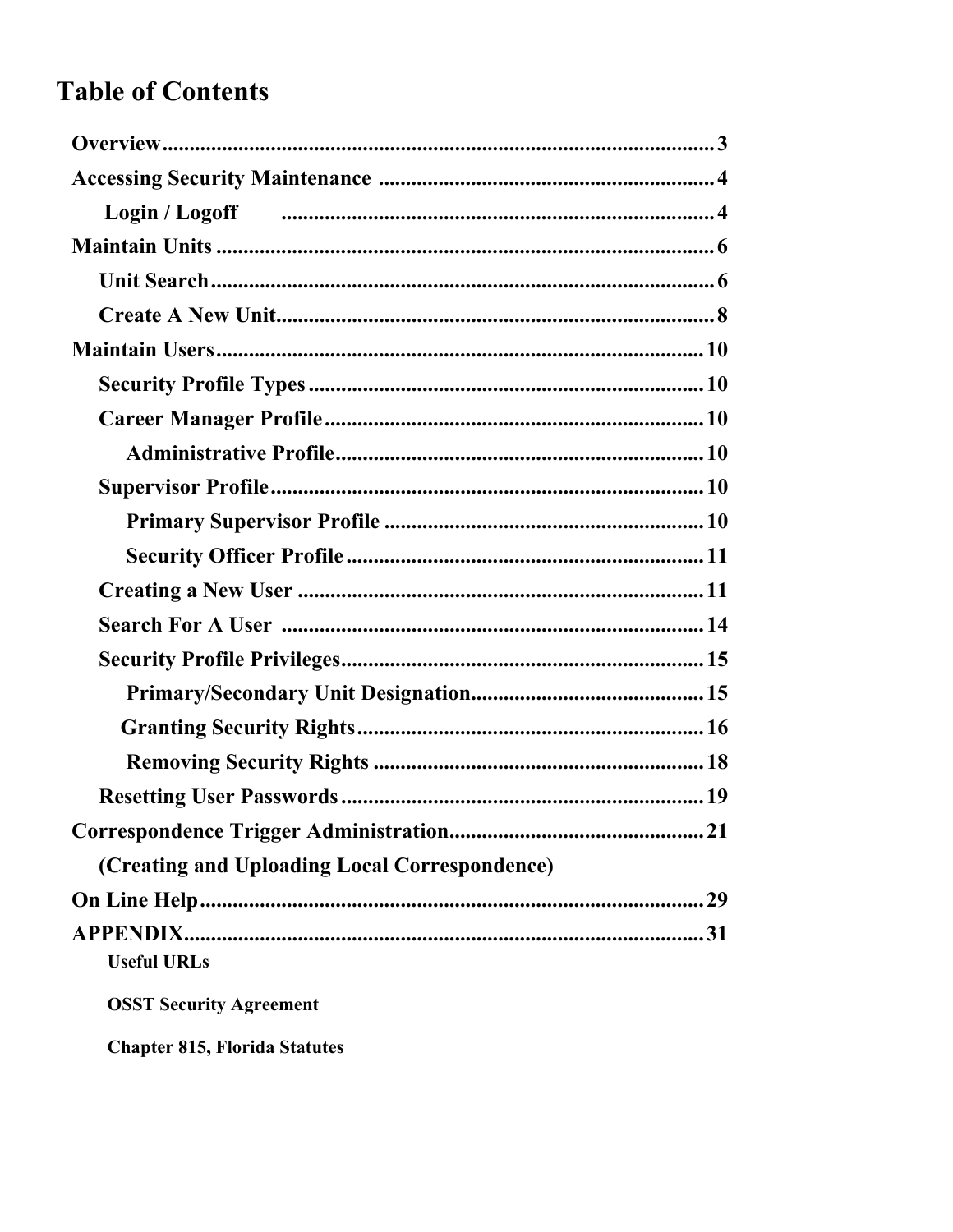# *OVERVIEW*

Welcome to One Stop System Tracking (OSST) Security Maintenance area. A well-maintained Security System is important in order to uphold the confidentiality of customer information and allow proper access to the system. The OSST System uses secured access through the Internet to exchange information. Local regions will designate their Security Officers and only Security Officers will have access to the Security Maintenance System.

A copy of this manual can be found at AWI's Web Site at *www2.myflorida.com/awi/pdg/osst/default.htm.* OSST Security Maintenance is designed to support regional Security Officers in the following functions:

• **Login** – It is suggested that the Security Maintenance training system be utilized for practice by Security Officers prior to attending Security Officer Training. This system allows the user an opportunity for trial and error and entries into this system do not affect the Security Maintenance area. The URL for the training environment is *[https://sun13.state.fl.us/wagesct/wagestrain/casetracking/securitymaint/sm\\_login\\_dsp.cfm](https://sun13.state.fl.us/wagesct/wagestrain/casetracking/securitymaint/sm_login_dsp.cfm)***.** Only trained Security Officers should utilize the production Security Maintenance area. Information entered into the production environment must be authentic information only. The Security Maintenance area can be accessed using the following URL:

*https://www.myfloridajobs.com/wagesct/wagesprod/casetracking/securitymaint/sm\_login\_dsp.cfm*

- **Maintain Units** Includes defining new units; searching for and maintaining existing units so that cases can be assigned and tracked by Career Manager and Supervisor users.
- **Maintain Users** Includes defining Career Manager and Supervisor users, contact information, their level of security access including which units they have security access within. The ability to search for and maintain existing user profiles is also included. Changing or resetting a user password is done from the OSST Case Tracking area at *https://www.myfloridajobs.com/casetracking/default.cfm*
- **Trigger Administration** Explains the capability to turn on/off pre-defined correspondence triggers within OSST and how to upload regionally defined templates to use in the place of OSST defined correspondence.
- **On Line Help** Provides help by reviewing the "contents", selecting specific topics from the "index" Help can also be obtained by entering a word(s) and using "search".
- **Log Off** Provides instructions for proper log-off.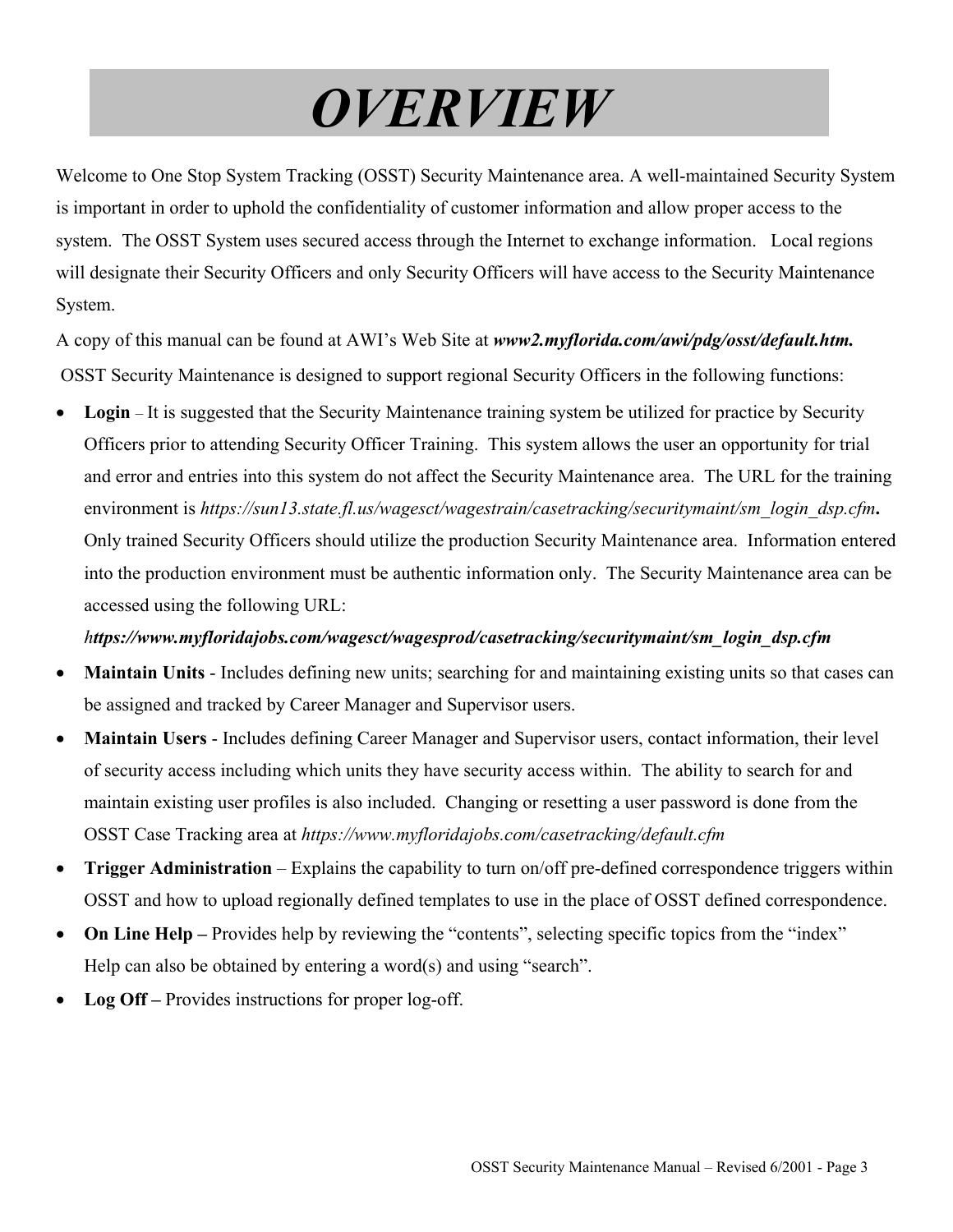# *ACCESSING SECURITY MAINTENANCE*

The security maintenance pages are accessed at a different URL than the OSST system. Only security officers will have user IDs and password access to the Security Maintenance screens.

## **LOGIN / LOGOFF**

|                                                     | <b>Security Maintenance Login</b>                         |  |
|-----------------------------------------------------|-----------------------------------------------------------|--|
|                                                     |                                                           |  |
|                                                     | <b>Add User Information</b>                               |  |
|                                                     | <b>FEnter User ID and Password Below 1</b>                |  |
|                                                     | $*$<br>User ID                                            |  |
|                                                     | Ж<br>Password                                             |  |
|                                                     | Login                                                     |  |
|                                                     |                                                           |  |
|                                                     |                                                           |  |
|                                                     |                                                           |  |
|                                                     |                                                           |  |
|                                                     |                                                           |  |
|                                                     |                                                           |  |
| ж<br>Required Fields: Information that is required. | Information Bubble: Click on the bubble for specific<br>Q |  |
|                                                     | help.                                                     |  |
|                                                     |                                                           |  |

## **LOGIN OSST SECURITY MAINTENANCE AT**:

## *https://www.myfloridajobs.com/wagesct/wagesprod/casetracking/securitymaint/sm\_login\_dsp.cfm* Your user ID and password can be requested by contacting your current Regional Security Officer. For

assistance with user IDs and passwords contact the OSST Help Desk at (850) 488-7228 ext. 2020.

**ENTER** your User ID and Password.

**CLICK** Login

## **TO LOGOFF OF THE SECURITY MAINTENANCE AREA OF OSST:**

**CLICK** on the Logoff button at the top of any page within Security Maintenance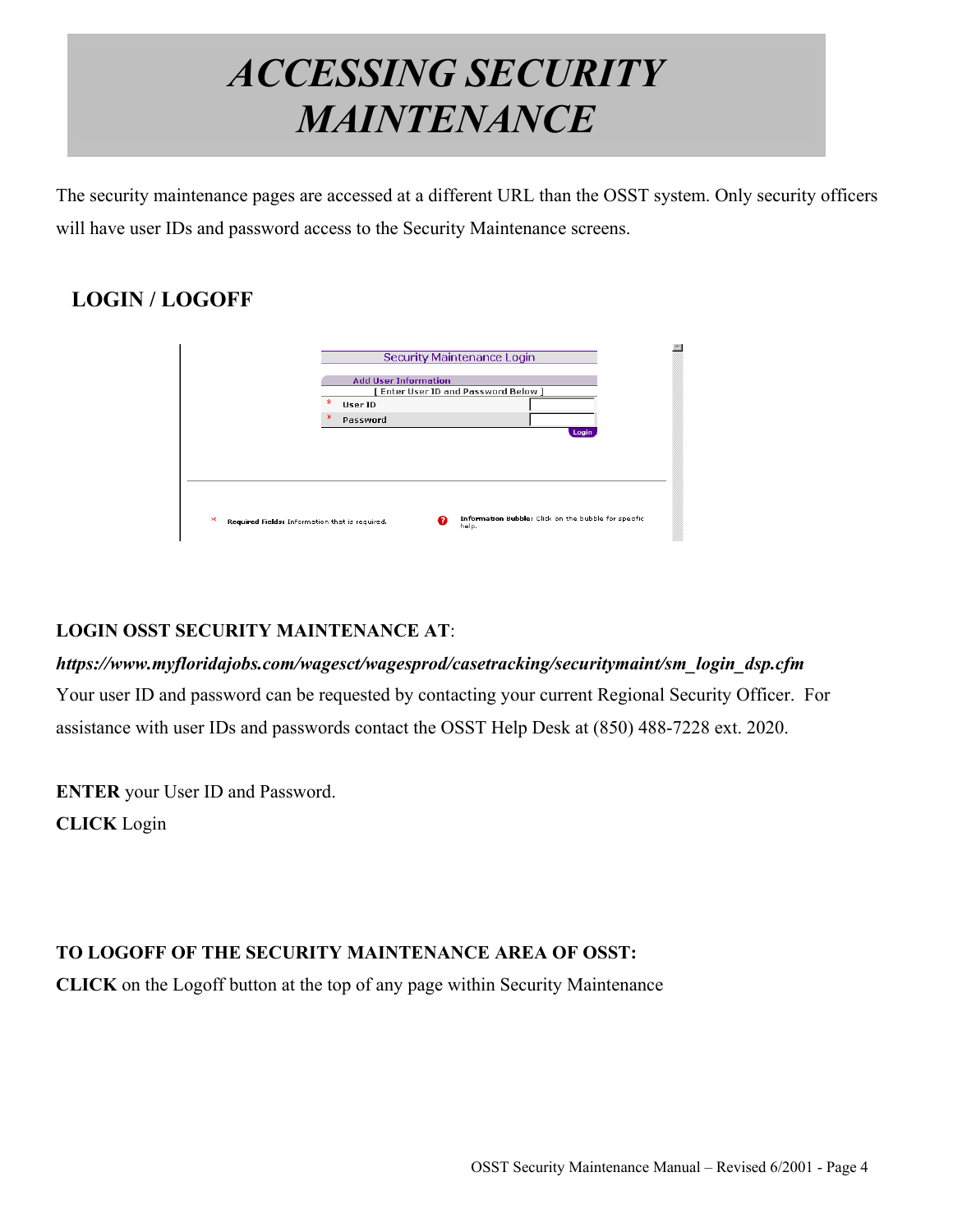#### **From the Security Maintenance main page, security officers are able to access the following functions:**

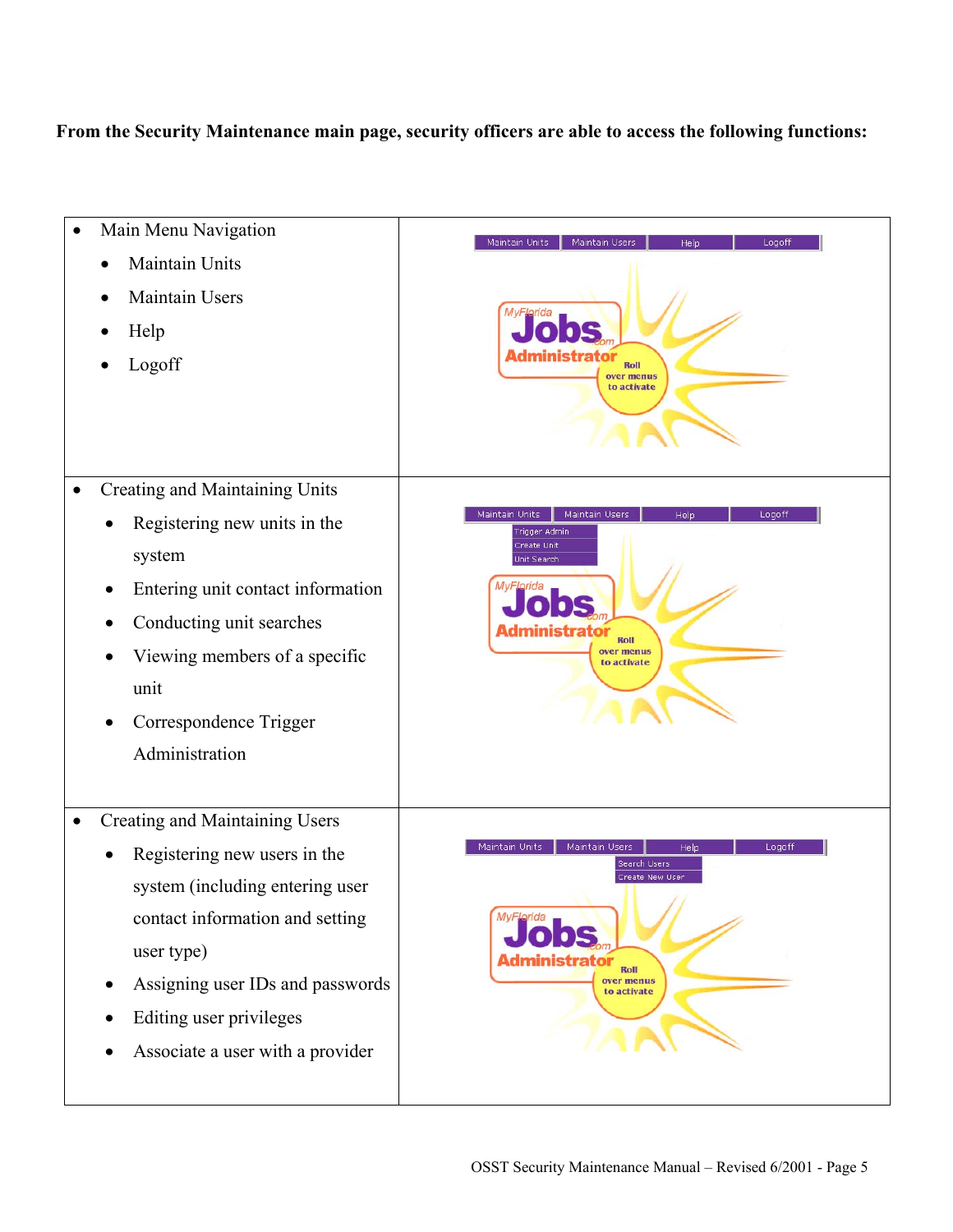# *Maintain Units*

# *UNIT SEARCH*

## **CONDUCTING A UNIT SEARCH**

A unit search can be done by entering one or more parameters into the Unit Search function. These parameters include Region ID, County ID, Unit ID, Unit Name, Unit Type, Primary Contact, Phone and Zip code. **Associated Procedures: (Navigating from the Security Maintenance Main Page)** Position your mouse pointer over the 'Maintain Units' button at the top of the page. Click 'Unit Search'

| Maintain Units<br>Maintain Users | Help | Logoff               |
|----------------------------------|------|----------------------|
| <b>Unit Search</b>               |      |                      |
|                                  |      |                      |
| <b>Region ID</b>                 |      |                      |
| County ID                        | ▼    |                      |
| Unit ID                          |      |                      |
| <b>Unit Name</b>                 |      |                      |
| <b>Unit Type</b>                 |      |                      |
| <b>Primary Contact</b>           |      |                      |
| Phone                            |      |                      |
| Zip                              |      |                      |
|                                  |      | Search Clear Changes |
|                                  |      |                      |
|                                  |      |                      |
|                                  |      |                      |

**ENTER** search parameters – one or more of the following:

- Region ID Identifying number of the Regional Workforce Board.
- County ID From the drop down menu select the county in which the unit is located.
- Unit ID Identifying number of the unit.
- Unit Name Official title of the unit such as Alachua One Stop Center, Davie Career Center.
- Unit Type FSET, One Stop, Summer Youth, Teen Parent, Transitional, Up front, WIA, Welfare Transition or Welfare to Work.
- Primary Contact Name of the One Stop manager or supervisor of the unit.
- Phone and/or Zip Main phone number or zip code for the unit.

**CLICK** 'Search'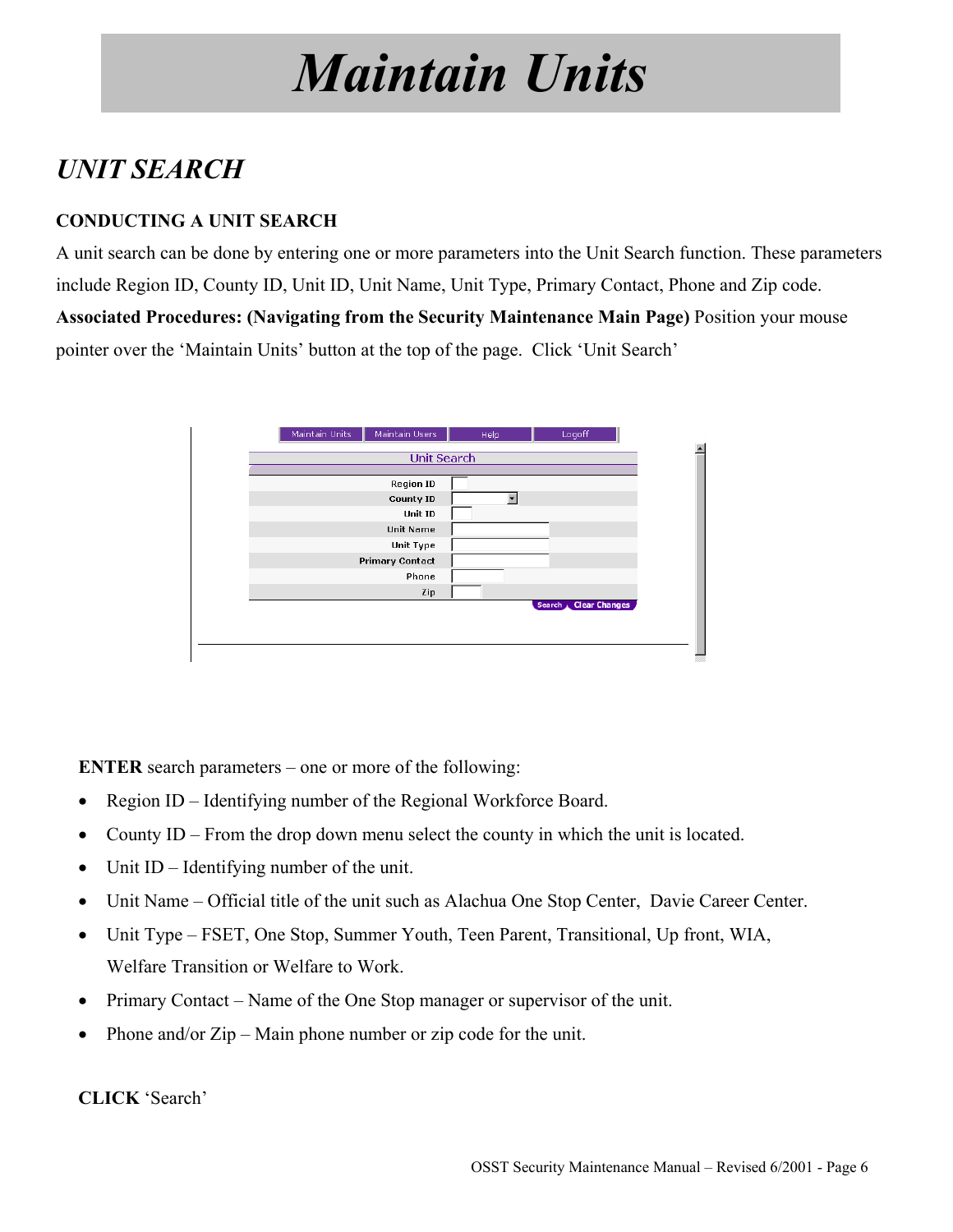|              |                       |    | Maintain Units           | Maintain Users      | Help               |            | Logoff |                      |
|--------------|-----------------------|----|--------------------------|---------------------|--------------------|------------|--------|----------------------|
|              |                       |    |                          |                     |                    |            |        | Records retrieved: 8 |
|              | <b>Unit Directory</b> |    |                          |                     |                    |            |        |                      |
| Sort by:     | Region ID             |    | $\overline{\phantom{a}}$ | <b>Sort</b>         |                    |            |        |                      |
|              |                       |    |                          |                     |                    |            |        |                      |
| Region<br>ID | County<br>ID          | ID | <b>Unit Unit</b><br>Name | <b>Hnit</b><br>Type | Primary<br>Contact | Phone      | Zip    | View<br>Members      |
|              | 17                    |    | 402 Escambia Jep         |                     |                    |            |        | <b>View Members</b>  |
| 8            | 45                    |    | 402 Nassau Jep           |                     |                    |            |        | <b>View Members</b>  |
| 14           | 52                    |    | 402 Pinellas Jep         |                     |                    |            |        | <b>View Members</b>  |
| 12           | 48                    |    | 402 Orange Jep           |                     |                    |            |        | <b>View Members</b>  |
| 20           | 47                    |    | 402 Okeechobee Jep       | One-Stop            | Debbie Graham      | 5555555555 | 33333  | <b>View Members</b>  |
|              | 47                    |    | 402 Inactive Unit        |                     |                    |            |        | <b>View Members</b>  |
| 23           | 13                    |    | 402 Dade Jep             |                     |                    |            |        | <b>View Members</b>  |
| 11           | 64                    |    | 402 Daytona Beach        | One-Stop            | Ann                | 3862743857 | 32117  | <b>View Members</b>  |
|              |                       |    |                          |                     |                    |            |        | <b>Back</b>          |
|              |                       |    |                          |                     |                    |            |        |                      |

|  | VIEWING UNIT SEARCH RESULTS |
|--|-----------------------------|
|  |                             |

The Unit Search Results page is a listing of the results that met the initial search criteria .

- Click on Unit ID to see unit information.
- Click on View Members to see individuals associated with that unit.

The results for Unit ID include the following information:

- Region ID
- County ID
- Unit ID
- Unit Name
- Unit Type
- Primary Contact
- Phone
- $\bullet$  Zip

The results can be sorted and viewed by

any of the above parameters.

The results of View Members will show associates of the unit. Click on a member's name to go to that member's security profile page.

| District ID:<br>County ID:<br>17<br>Unit ID:<br>402<br><b>Unit Name:</b><br>Escambia Jep<br><b>Unit Description:</b><br>Unit Type: | <b>Unit Summary</b><br><b>Region ID:</b> |  |
|------------------------------------------------------------------------------------------------------------------------------------|------------------------------------------|--|
|                                                                                                                                    |                                          |  |
|                                                                                                                                    |                                          |  |
|                                                                                                                                    |                                          |  |
|                                                                                                                                    |                                          |  |
|                                                                                                                                    |                                          |  |
|                                                                                                                                    |                                          |  |
|                                                                                                                                    | <b>Unit Location:</b>                    |  |

Maintain Units | Maintain Users | Help | Logoff |

|                     | Maintain Units                       | Maintain Users | Help         | Logoff                |             |
|---------------------|--------------------------------------|----------------|--------------|-----------------------|-------------|
|                     | <b>Member Directory for Unit 602</b> |                |              |                       |             |
| User ID<br>Sort by: | Sort)                                |                |              |                       |             |
|                     |                                      |                |              |                       |             |
| Hser ID             | Name                                 |                | Organization | <b>Primary County</b> |             |
| SHETTI EST          | Silby, Thomas                        |                |              | LEON                  |             |
| boatwr              | Washington, Denzel                   |                |              |                       |             |
|                     |                                      |                |              |                       | <b>Back</b> |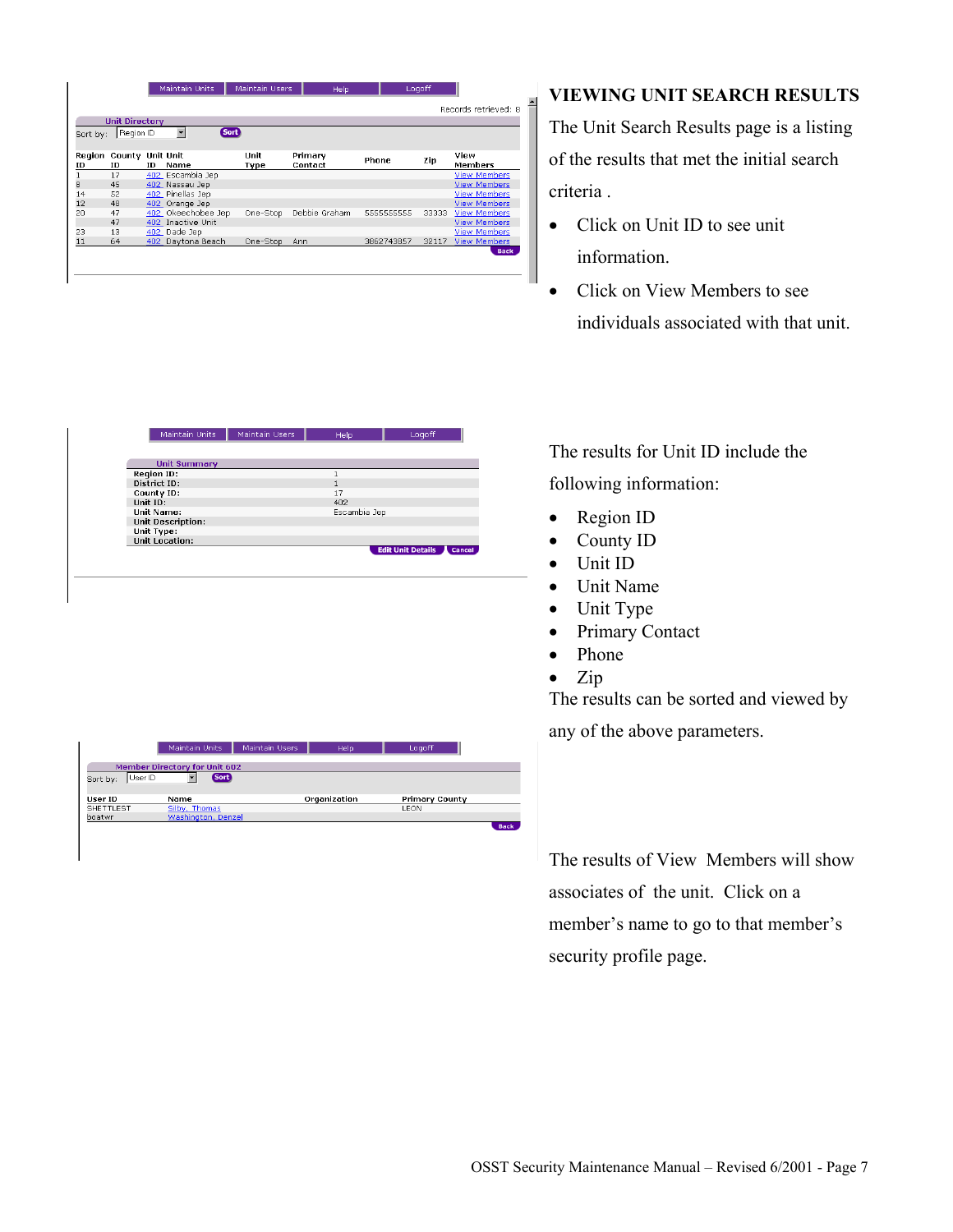# *CREATE A NEW UNIT*

Error! Bookmark not defined.A unit is a physical location that is made up of a combination of Career Manager and Supervisor users. Regional Security Officers have the capability of defining units and the people assigned to those units in the Security Maintenance area of OSST. Creating a new unit requires the security officer to complete unit registration information (unit details) as well as unit contact information.

**Associated Procedures: (Navigating from the Security Maintenance Main Page)** Position your mouse pointer over the 'Maintain Units' button at the top of the page.

**NOTE:** Unit numbers should be 700 and 800 series. After determining a number to use for a new unit do a Unit Search with the number to see if a unit already exists with that number. Manually created units may not interface with other systems such as FLORIDA or ODDS.

Unit numbers in the 500 and 600 series are reserved for FSET only and 400 series numbers are reserved for the Welfare Transition Program only. Numbers in the 100, 200 and 300 series are reserved for FTP historical purposes.

## \***A RED ASTERISK MARKS THE REQUIRED AREAS OF INFORMATION.**

| Maintain Units               | Maintain Users   | Help           | Logoff |
|------------------------------|------------------|----------------|--------|
| <b>New Unit Registration</b> |                  |                |        |
| $\ast$                       | <b>County ID</b> | $\blacksquare$ |        |
| District<br>ID               |                  |                |        |
| Region<br>ID                 |                  |                |        |
| Board<br>Name                |                  |                |        |
| $\ast$<br>Unit ID            |                  |                |        |
| <b>Unit</b><br>ж<br>Name     |                  |                |        |
| Unit<br>Description          |                  |                |        |
| Unit<br>Type                 |                  |                |        |
| Unit<br>ж<br>Location        |                  |                |        |

**CLICK** 'Create Unit' **SELECT** the county that the unit will be located in from the drop down list (based on the county selected, the district ID and region ID will be automatically populated)

**ENTER** the board name related to the new unit (e.g., Workforce Board of Hillsborough County, Workforce Board, Workforce Central Florida).

**ENTER** the unit ID number created for the new unit (it must be in a series of 700 or 800).

**ENTER** the name for the newly created unit.

**ENTER** a unit description (e.g., One-Stop Center, Refugee Unit).

**SELECT** a unit type from the drop down list.

**ENTER** the unit location (city or town where the unit is located).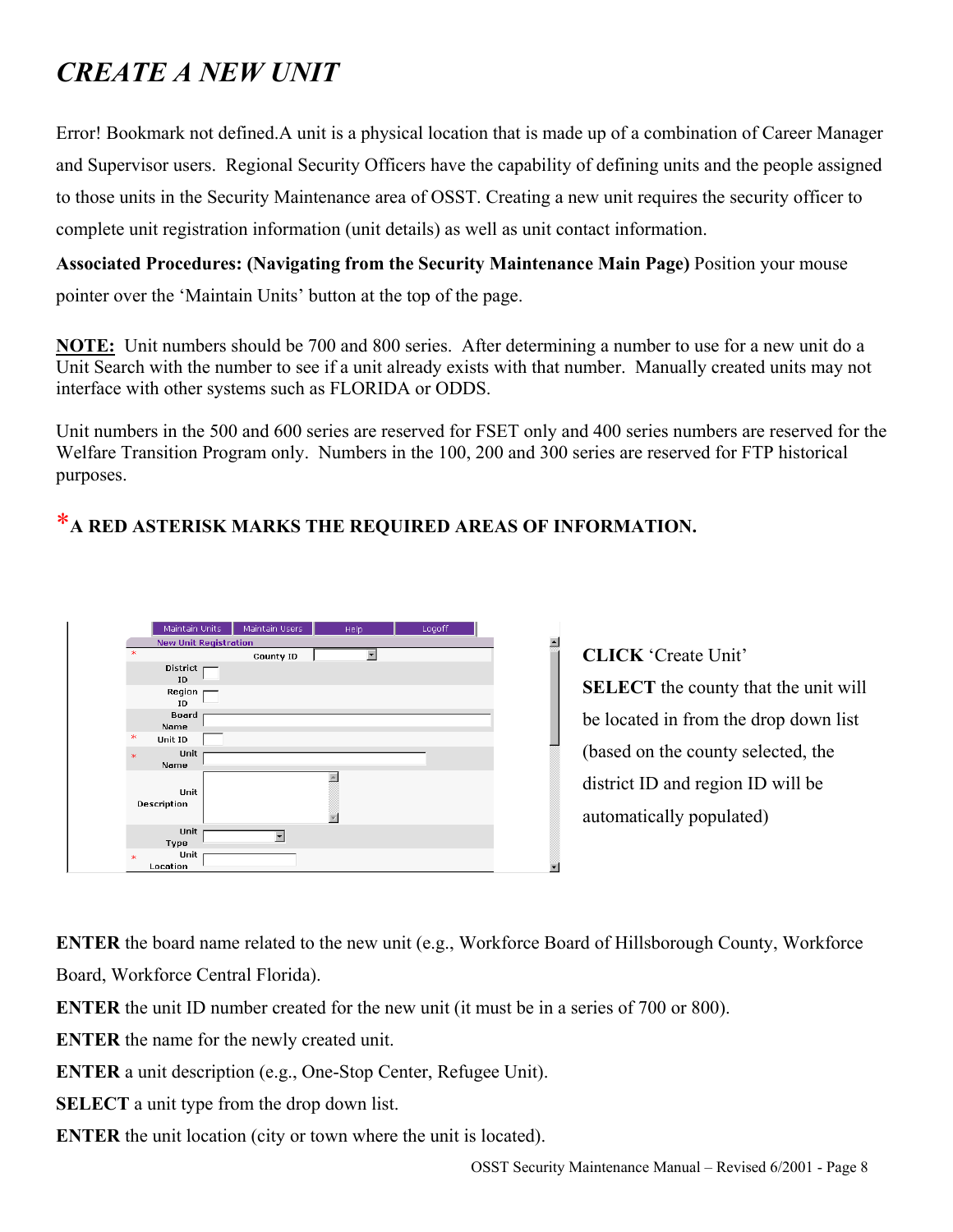|        | Maintain Units                  | Maintain Users         | Help |                      | Logoff |                      |  |
|--------|---------------------------------|------------------------|------|----------------------|--------|----------------------|--|
|        | <b>Unit Contact Information</b> |                        |      |                      |        |                      |  |
| ж      |                                 | <b>Primary Contact</b> |      |                      |        |                      |  |
| Ж      |                                 | <b>Address Line1</b>   |      |                      |        |                      |  |
|        |                                 | <b>Address Line2</b>   |      |                      |        |                      |  |
| ж      |                                 | City                   |      |                      |        |                      |  |
| $*$    |                                 | State                  |      |                      |        |                      |  |
| Ж      |                                 | Zip                    | - 1  |                      |        |                      |  |
|        |                                 | E-Mail                 |      |                      |        |                      |  |
| $\ast$ |                                 | Phone                  |      | Ext.                 |        |                      |  |
|        |                                 | <b>Alternate Phone</b> |      |                      |        |                      |  |
|        |                                 | Fax                    |      |                      |        |                      |  |
|        |                                 |                        |      | <b>Save/Continue</b> |        | <b>Clear Changes</b> |  |
|        |                                 |                        |      |                      |        |                      |  |
|        |                                 |                        |      |                      |        |                      |  |

#### **LOWER PAGE**

**ENTER** the primary contact for the unit.

**ENTER** the address of the unit (including street address, city, state, and zip).

**ENTER** a primary contact's e-mail address (if applicable).

**ENTER** the primary phone number for the unit.

**ENTER** an alternate phone number for the unit (if applicable).

**ENTER** a fax number for the unit (if applicable.



**A** message box will appear to inform you that the new unit has been created.

**All units in existence prior to OSST Rollout will be converted from the WAGES system to the OSST system. Therefore it is not necessary to create new units unless they are needed for**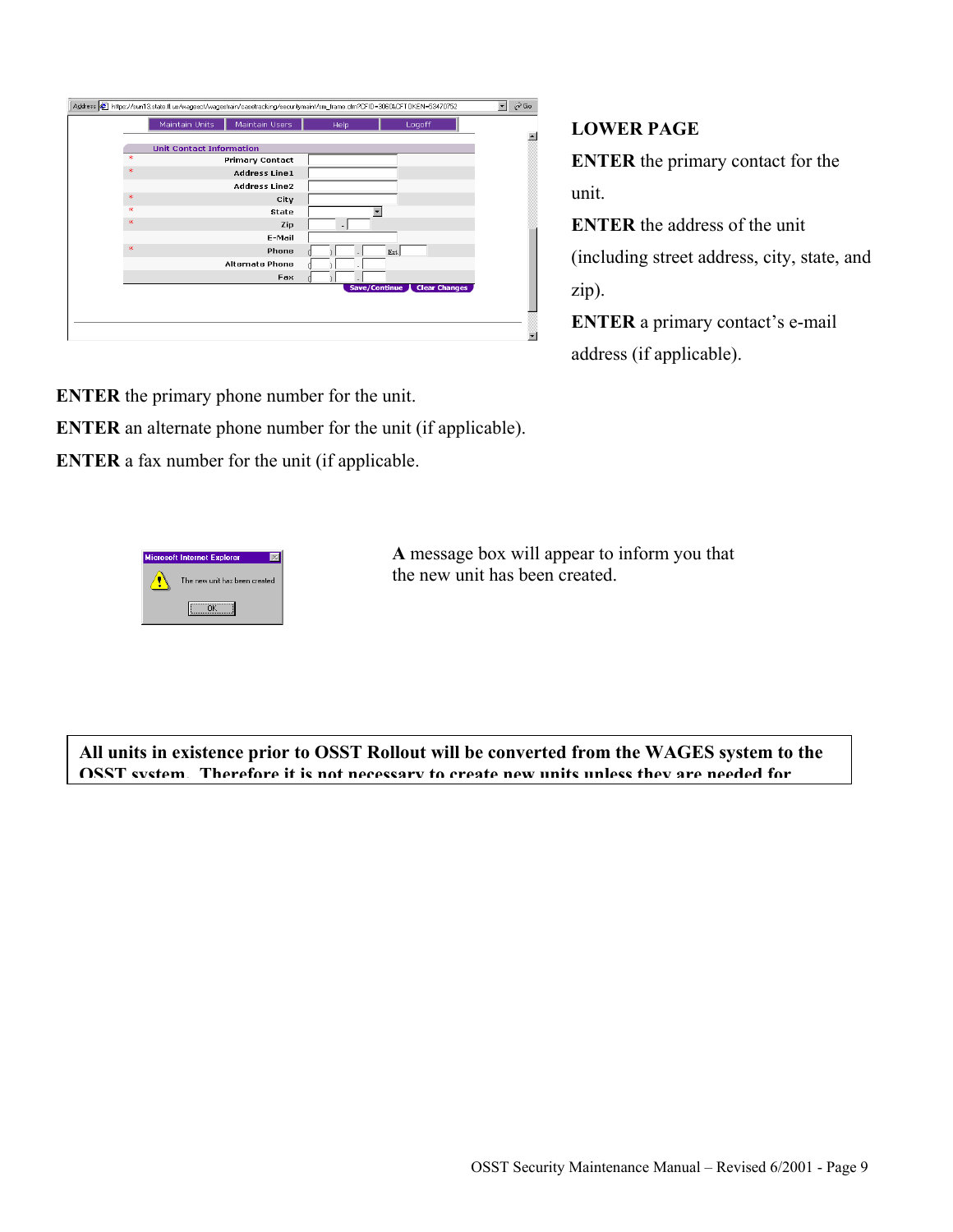# *Maintain Users*

# *SECURITY PROFILE TYPES*

## **CAREER MANAGER PROFILE**

Career Manager profiles allow an individual to be granted read and write privileges to units defined within OSST. Career Managers always have a primary unit designation and may or may not have secondary units. Primary units indicate where an individual is most likely to perform their work. Secondary units may exist when a person has a need to work in more than one unit. A Career Manager's profile can also be associated with a specific provider.

## **ADMINISTRATIVE PROFILE**

An individual with an Administrative Profile has Read-only access to OSST for the purpose of viewing application functionality and generating reports from within OSST. This type of access may be appropriate for personnel working for the administrative entity within a region, for example Regional Workforce Board Staff. This profile is created under a Career Manager profile.

## **SUPERVISOR PROFILE**

This profile, which is selected at the time a user is defined, can be maintained (changed from Career Manager to Supervisor) from the Security Maintenance area of OSST. With a Supervisor profile, the individual when logged in to OSST, is able to see and access the caseloads of all Career Manager users associated with the same units, as defined within OSST Security Maintenance. This view is accessible via the OSST Desktop by clicking the hyperlink entitled *Workload.* A Supervisor's profile can also be associated with a specific provider. Supervisors have the capability of assigning personal "To Do's" to Career Managers associated within their same units, editing/deleting case notes on cases associated with Career Managers within their same units and being designated as the Primary Supervisor when there is not one defined for their unit(s).

## **PRIMARY SUPERVISOR PROFILE**

A Primary Supervisor will be selected by default by the system until a Security Officer defines one. Selection of the Receives Alerts checkbox defines a user as a Primary Supervisor. Once a Primary Supervisor is designated for a unit the Receives Alerts option is no longer available to any other users within that unit. The designation of Primary Supervisor means that all FLORIDA To Do's (formerly WAGES MIS Alerts) will come to that individual until the associated case is reassigned to another user of OSST. This profile is created under a Supervisor profile.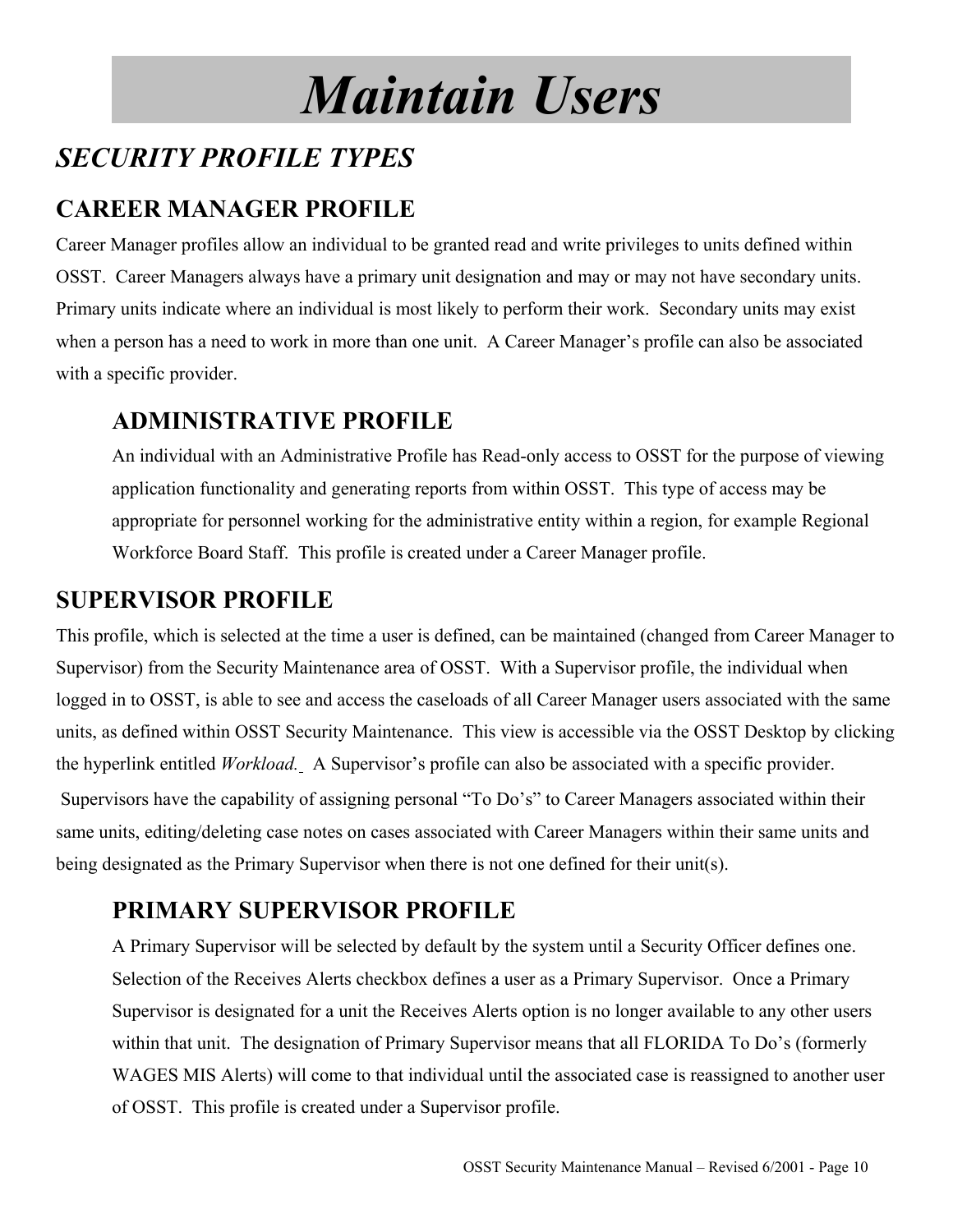## **SECURITY OFFICER PROFILE**

A supervisor can be identified as a Security Officer by clicking the Security Officer checkbox on the unit level profile. This action gives that individual the ability to login to the Security Administration area of OSST and reset user passwords from the OSST Login page. This Profile is created under a Supervisor profile.

## *CREATING A NEW USER*

Requesting a new user ID should follow a standard process in each of the regions. For example, it should be necessary to complete the associated paperwork in order to have a user added to the system. The following is a suggested list of steps to follow relative to creating a new user id:

- Determine the need for the user to have access to OSST.
- Complete the regional security access request form. (See example in Appendix)
- Document the access levels that the user is to have to determine the user's security profile.
- Ensure that the user has been signed up to attend or has attended OSST training.
- Create the user in OSST using the 'Create User' functions.

After the Security Officer receives and reviews a security access request form, the Security Officer should conduct a search in OSST to determine if there is currently an account open for the user. After determining whether an account currently exists for the user, the Security Officer can begin the process of assigning a user ID and password or sending the request form back to the supervisor with a reason for denial.

To begin adding a user, position your mouse pointer over the 'Maintain Users' button at the top of the page and click on the 'Create User' option. The first step in creating a new user is selecting the user type. There are two user types for OSST: Career Manager and Supervisor. A Career Manager is defined as "a person responsible for working with clients to assess their skills and needs. The Career Manager then directs the clients to the appropriate services based on their assessments." A Supervisor is defined as "a person responsible for tracking the performance of Career Managers within their department. Supervisors also make the final decisions on cases brought to them by Career Managers." After selecting user type, the Security Officer is then prompted to create a user ID and a password for the user.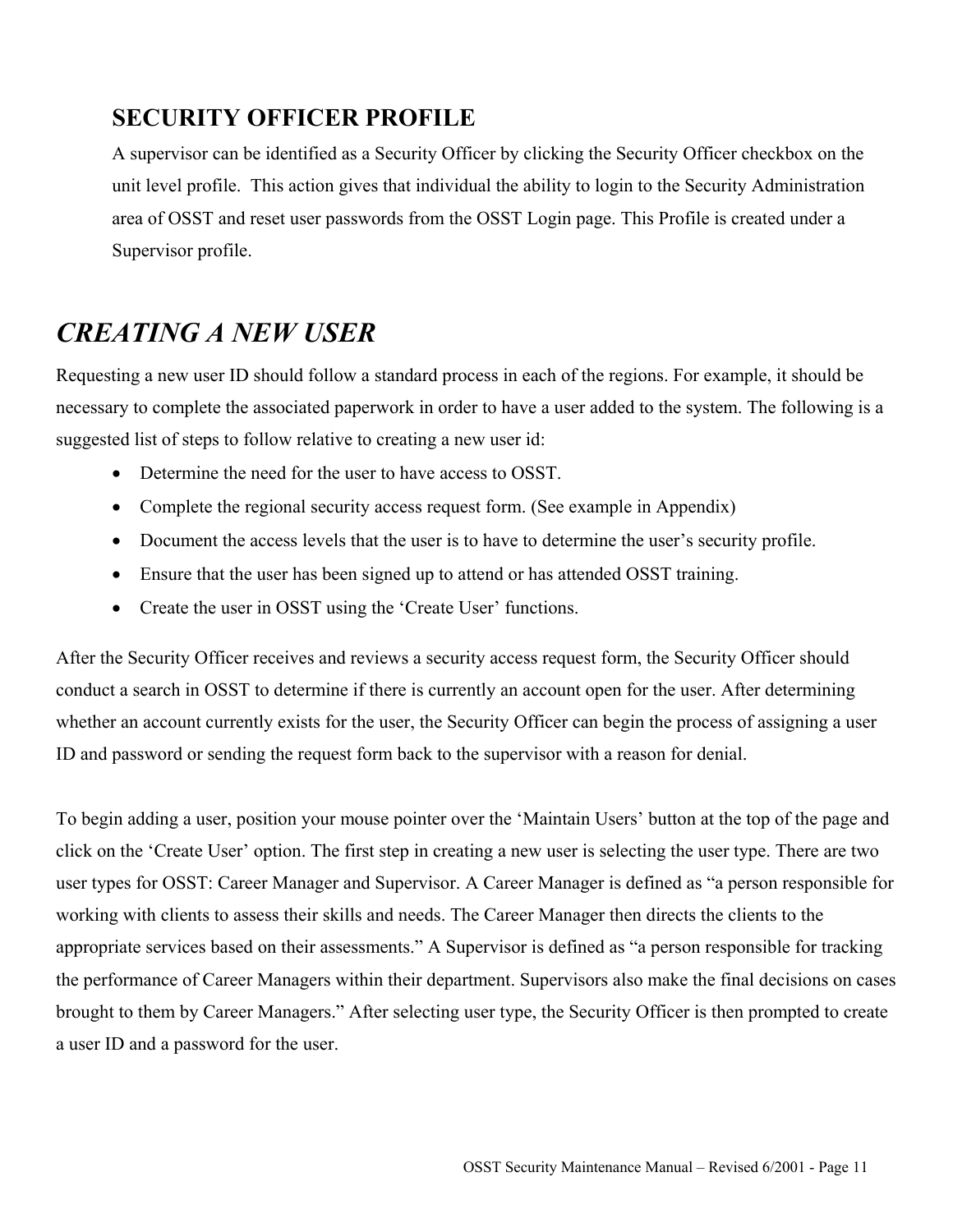|                       | Maintain Units                                 | Maintain Users                                   | Help. | Logoff                                                                                                                                                                      |  |
|-----------------------|------------------------------------------------|--------------------------------------------------|-------|-----------------------------------------------------------------------------------------------------------------------------------------------------------------------------|--|
|                       |                                                |                                                  |       |                                                                                                                                                                             |  |
|                       | Select your user type                          |                                                  |       |                                                                                                                                                                             |  |
| <b>Career Manager</b> |                                                | assessments. Click on the Career Manager button. |       | Person responsible for working with customers to assess their skills and needs. The<br>career manager then directs the customers to the appropriate services based on their |  |
| <b>Supervisor</b>     |                                                | career managers. Click on the Supervisor button. |       | Person responsible for tracking the performance of career managers within their<br>department. Supervisors also make the final decisions on cases brought to them by        |  |
|                       |                                                |                                                  |       |                                                                                                                                                                             |  |
|                       |                                                |                                                  |       |                                                                                                                                                                             |  |
| ж                     | Required Fields: Information that is required. |                                                  | help. | Information Bubble: Click on the bubble for specific                                                                                                                        |  |
|                       |                                                | - Privacy Statement -                            |       |                                                                                                                                                                             |  |
|                       |                                                |                                                  |       |                                                                                                                                                                             |  |

| Maintain Units                                                                                 | Maintain Users | Help |                               | Logoff |                 |
|------------------------------------------------------------------------------------------------|----------------|------|-------------------------------|--------|-----------------|
| Please assign a User ID such as the user's last                                                |                |      | <b>New Case Manager Login</b> |        |                 |
| name plus first initial and middle initial. By entering                                        |                | ж    | User ID                       |        |                 |
| the users e-mail address they will be able to<br>retrieve their password later, in case it is  |                | ж    | Password                      |        |                 |
| forgotten. Usernames and passwords are limited to<br>13 characters, either numbers or letters. |                | ж    | <b>Verify Password</b>        |        |                 |
|                                                                                                |                |      | Email                         |        |                 |
| We request that you provide a helpful hint to                                                  |                | ж    | <b>Helpful Hint</b>           |        |                 |
| remind you of your password should you forget it.                                              |                |      |                               |        | <b>Continue</b> |
|                                                                                                |                |      |                               |        |                 |

|   | Maintain Units                                       | Maintain Users                                    | Help | Logoff                                               |
|---|------------------------------------------------------|---------------------------------------------------|------|------------------------------------------------------|
|   |                                                      | New Case Manager Account Information              |      |                                                      |
|   |                                                      |                                                   |      |                                                      |
|   | <b>Primary Unit Information</b>                      |                                                   |      |                                                      |
|   |                                                      |                                                   |      |                                                      |
|   |                                                      | Alachua<br><b>Baker</b><br>Bay<br>Bradford        |      |                                                      |
| ж | Required Fields: Information that is required Citrus | Brevard<br><b>Broward</b><br>Calhoun<br>Charlotte |      | Information Bubble: Click on the bubble for specific |

| Maintain Units                  | Maintain Users | <b>Help</b>                          | Logoff |
|---------------------------------|----------------|--------------------------------------|--------|
|                                 |                |                                      |        |
|                                 |                | New Case Manager Account Information |        |
|                                 |                |                                      |        |
| <b>Primary Unit Information</b> |                |                                      |        |
|                                 | Baker          | Select unit                          |        |
|                                 | 408            |                                      |        |
|                                 | 615            |                                      |        |
|                                 |                |                                      |        |
|                                 |                |                                      |        |

**SELECT** the user type (case manager or supervisor)

- Career Managers
	- Administrative
- ❖ Supervisor
	- Primary Supervisors
	- Security Officers

**ASSIGN** the user ID – Generally last name and the first and middle initial. **ASSIGN** the user a password. **VERIFY** the user's password by reentering it. Users should be advised to change their password when they login the first time.

**ENTER** the user's e-mail address.

**ENTER** a helpful hint as a prompt for the user's password.

**SELECT** primary unit information County name and unit number. After the county is selected the screen will automatically refresh and a drop down menu with unit numbers will become available. The Security Officer will have access to only those counties and units within his/her assigned region(s).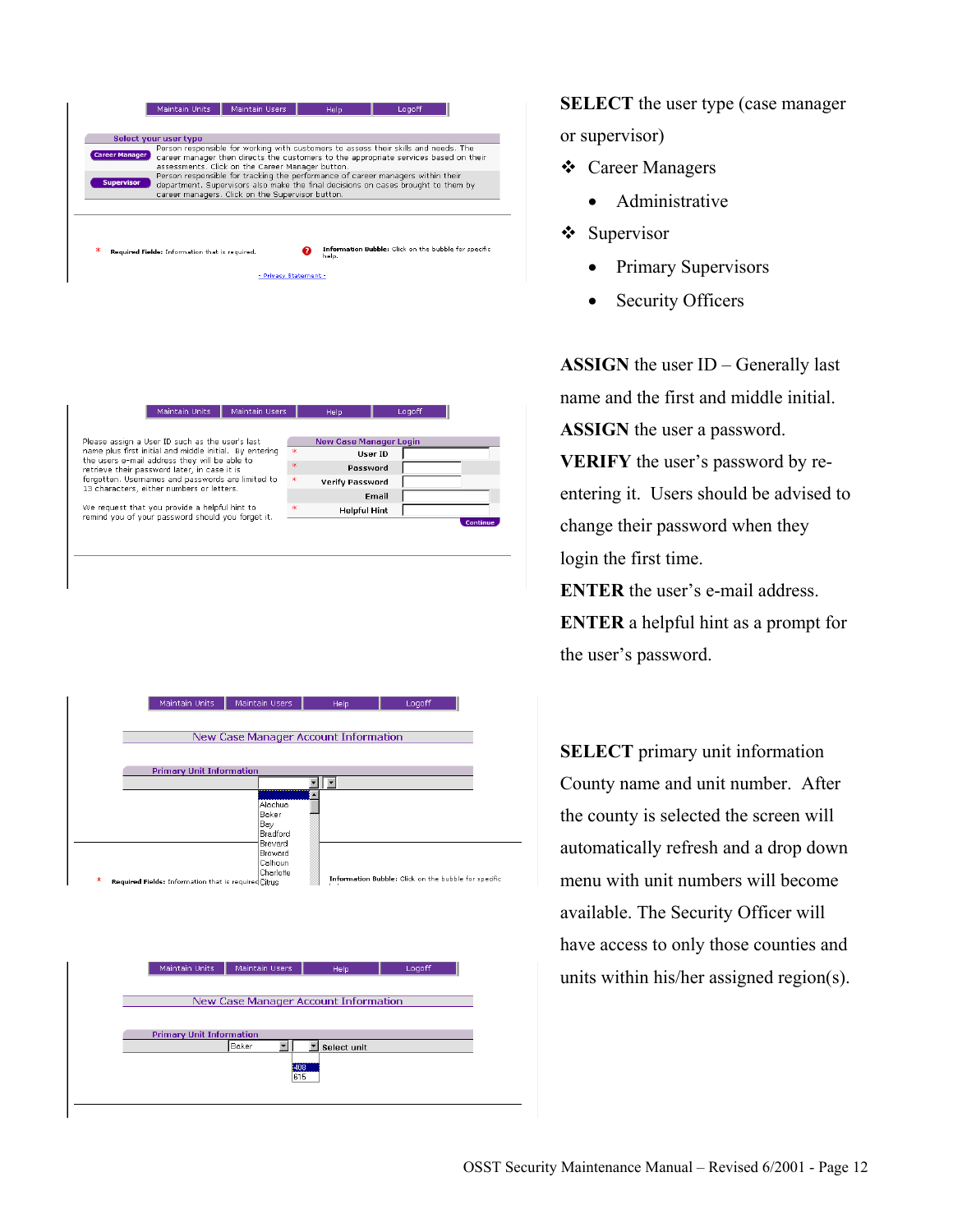| Maintain Units<br>Maintain Users | Help                                 | Logoff                             |
|----------------------------------|--------------------------------------|------------------------------------|
|                                  |                                      |                                    |
|                                  | New Case Manager Account Information |                                    |
|                                  |                                      |                                    |
| <b>Primary Unit Information</b>  |                                      |                                    |
| Alachua                          | $\sqrt{=}$ 456 $\sqrt{=}$            |                                    |
| R/C/U:<br>Company Name:          | 9/1/456<br>GAINESVILLE ONE-STOP      |                                    |
| Address:                         | 1656 6th Ave                         |                                    |
| Address:<br>City:                | Gainesville                          |                                    |
| State:<br>FL.                    |                                      |                                    |
|                                  |                                      |                                    |
| <b>Contact Information</b>       |                                      |                                    |
| $\ast$<br><b>First Name</b>      |                                      |                                    |
|                                  |                                      |                                    |
|                                  |                                      |                                    |
|                                  |                                      |                                    |
|                                  |                                      |                                    |
|                                  |                                      |                                    |
|                                  |                                      |                                    |
|                                  |                                      |                                    |
|                                  |                                      |                                    |
|                                  |                                      |                                    |
|                                  |                                      |                                    |
| <b>Contact Information</b>       |                                      |                                    |
| ж<br><b>First Name</b>           |                                      |                                    |
| Middle Name                      |                                      |                                    |
| ж<br><b>Last Name</b>            |                                      |                                    |
| <b>Job Title</b>                 |                                      |                                    |
| ж<br>Phone                       | Ext.<br>ĭ<br>L,                      |                                    |
| Fax                              |                                      |                                    |
| ж<br><b>Local Office Code</b>    | $\overline{\phantom{a}}$             |                                    |
| ж<br><b>Station Desk ID</b>      |                                      |                                    |
| E-mail                           |                                      | Ω                                  |
| <b>Associated Provider</b>       |                                      | Add                                |
|                                  |                                      | Save/Continue L Clear Changes<br>, |
|                                  |                                      | A<br><b>O</b> Internet             |

## **ENTERING ACCOUNT INFORMATION FOR A NEW USER**

This page will prompt you to enter information related to the user's primary unit and contact information. The Region/County/Unit (R/C/U) name and address is automatically populated.

**ENTER** the user's first, middle and last name.

**ENTER** the user's job title. **ENTER** the user's phone number.

**ENTER** the user's fax number

**SELECT** the local office code from the drop down menu. This should be the user's primary unit.

**ENTER** the user's station desk ID number. Use the same station desk ID number previously assigned to the user.

 $\blacksquare$ 

**ENTER** the provider to which the user is associated with if applicable

| Provider Search - Microsoft Internet Explorer     |  |
|---------------------------------------------------|--|
| Provider Search                                   |  |
|                                                   |  |
| [ Select criteria and click 'Search' to display ] |  |
| <b>Provider Name Begins With</b>                  |  |
| <b>ZIP Code Begins With</b>                       |  |
| <b>City Begins With</b>                           |  |
| <b>Phone Number Begins With</b>                   |  |
| G Active<br>C Inactive<br><b>OSST Status</b>      |  |
| Order By<br>  Name                                |  |
| Clear Changes ?<br><b>Search</b>                  |  |
|                                                   |  |

### **TO PERFORM AN ASSOCIATED PROVIDER SEARCH:**

**CLICK** on "Add" to the right of the Associated Provider box **ENTER** the search criteria in the Provider Search box.

### **THE SEARCH CRITERIA CAN BE:**

- The first letter of the provider's name.
- The beginning of the zip code.
- The first letter of the city where the provider is located.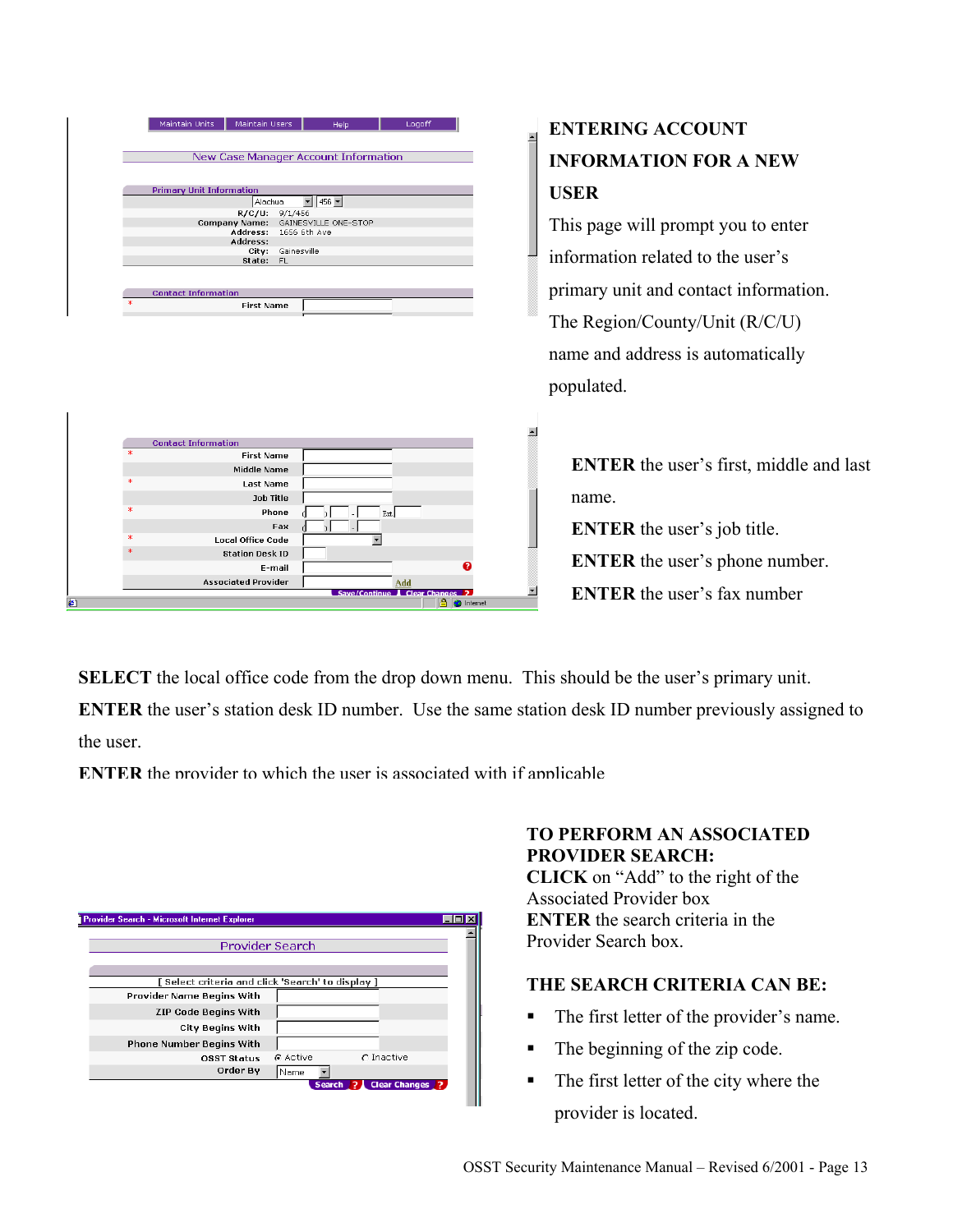The OSST Status is active by default. Inactive can be selected if provider has not been activated in the OSST system. The provider information must be in Case Tracking for a search to locate the provider. If no information is found on a provider, go to Case Tracking and enter the necessary information.

# *SEARCH FOR A USER*

|          | Maintain Units                                 | Maintain Users           | Help       |                  | Logoff                                               |                     |
|----------|------------------------------------------------|--------------------------|------------|------------------|------------------------------------------------------|---------------------|
|          |                                                | <b>User Type Search</b>  |            |                  |                                                      |                     |
|          | <b>Contact Information</b>                     |                          |            |                  |                                                      |                     |
| Keyword: |                                                | <b>Select User Type:</b> |            | Career Manager v |                                                      |                     |
|          |                                                |                          |            |                  |                                                      | Search <sub>2</sub> |
|          |                                                |                          |            |                  |                                                      |                     |
|          |                                                |                          |            |                  |                                                      |                     |
|          |                                                |                          |            |                  |                                                      |                     |
| ж        | Required Fields: Information that is required. |                          | ຨ<br>help. |                  | Information Bubble: Click on the bubble for specific |                     |
|          |                                                | - Privacy Statement -    |            |                  |                                                      |                     |
|          |                                                |                          |            |                  |                                                      |                     |
|          |                                                |                          |            |                  |                                                      |                     |
|          |                                                |                          |            |                  |                                                      |                     |

## **VERIFYING ACCOUNT INFORMATION FOR A NEW USER**

After entering the user's primary unit information and contact information, the Security Officer will be prompted by the User Search screen. Enter a keyword to search. A keyword is the last name, first name or user ID of the user.

The purpose of this function is to conduct a search to verify that the user has been added to the system.

Additionally, from this screen the security officer can link to 'View/Edit Privileges' for a new user or edit user information by clicking on the user's ID.

|                           | Maintain Units             | Maintain Users |                   | Help           | Logoff               |                     |
|---------------------------|----------------------------|----------------|-------------------|----------------|----------------------|---------------------|
|                           |                            |                |                   |                |                      |                     |
|                           |                            |                |                   |                |                      |                     |
|                           |                            |                |                   |                |                      |                     |
|                           |                            |                |                   |                |                      |                     |
|                           |                            |                |                   |                |                      |                     |
|                           |                            |                |                   |                |                      |                     |
|                           |                            |                | User Type Search  |                |                      |                     |
|                           |                            |                |                   |                |                      |                     |
|                           | <b>Contact Information</b> |                |                   |                |                      |                     |
| Keyword: hills            |                            |                | Select User Type: | Career Manager |                      |                     |
|                           |                            |                |                   |                |                      | Search <sub>2</sub> |
|                           |                            |                |                   |                |                      |                     |
| <b>Search Results</b>     |                            |                |                   |                |                      |                     |
|                           |                            |                |                   |                | Records retrieved: 1 |                     |
| Sort by:                  | First Name                 | <b>Sort</b>    |                   |                |                      |                     |
|                           |                            |                |                   |                |                      |                     |
| User<br>Name              |                            | Primary R/C/U  |                   | Type           | Privileges           |                     |
| <b>SHILLS</b><br>Hills, S |                            | 4/19/504       |                   | Career Manager | View/Edit Privileges |                     |
|                           |                            |                |                   |                |                      |                     |
|                           |                            |                |                   |                |                      |                     |

#### **USER INFORMATION WHICH CAN BE EDITED:**

- Name
- **Job title**
- $\blacksquare$  Phone
- $\blacksquare$  Fax
- $\blacksquare$  E-mail
- Local office
- Station Desk ID
- **Associated provider**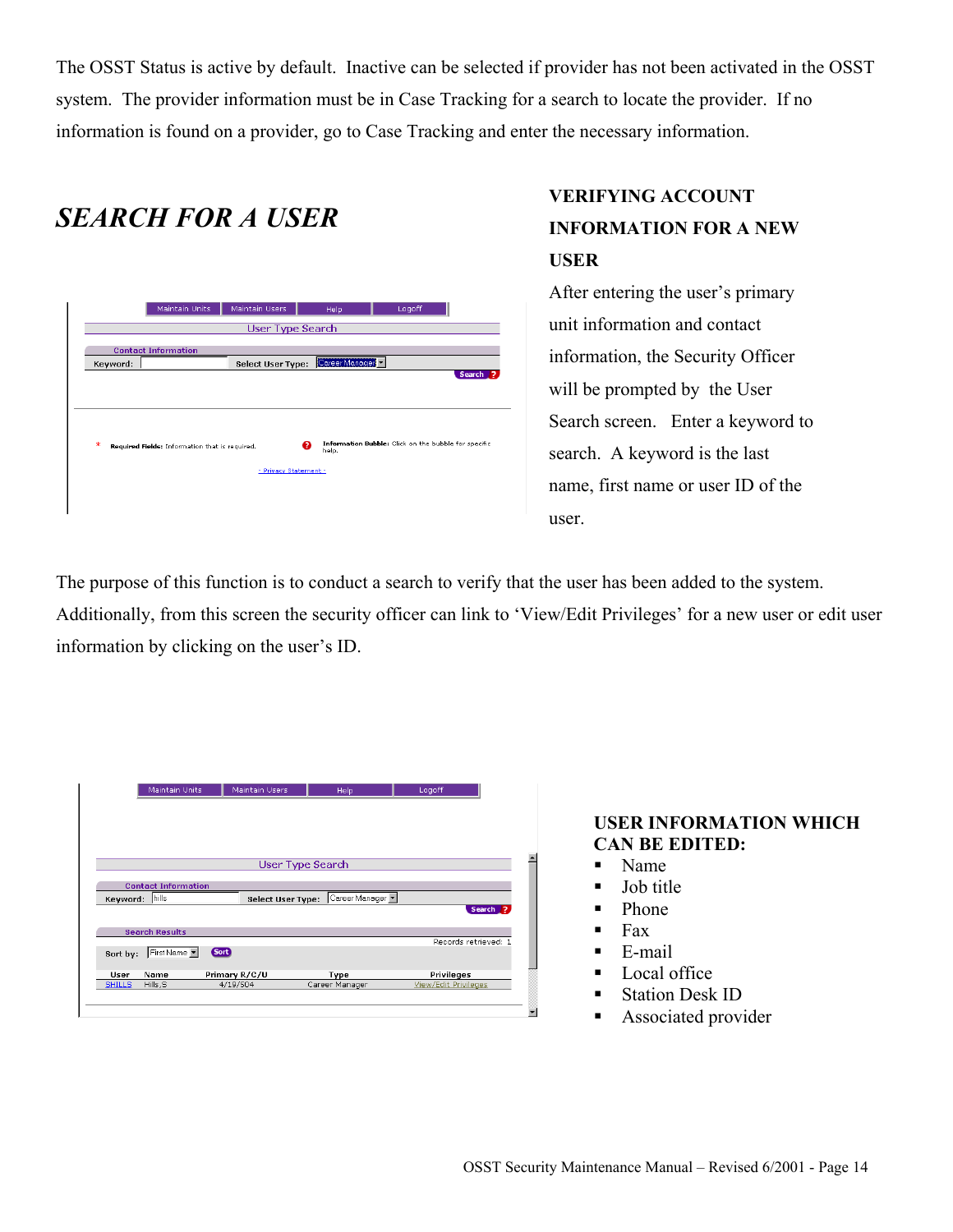# *SECURITY PROFILE PRIVILEGES*

## **PRIMARY/SECONDARY UNIT DESIGNATION**

A Primary Unit is defined as the unit where a user will perform most responsibilities. Secondary Units are all other units to which the user has security access. For example, a region consisting of three counties with one unit in each county will grant access to a user in one of those counties and designate it as the primary unit. Other units added to the user's profile, like the other two units/counties in the example above, are automatically considered secondary units even though the security rights may be set exactly the same in all units.

|                           | Maintain Units                 | <b>Maintain Users</b>                                   | Help       | Logoff        |        |
|---------------------------|--------------------------------|---------------------------------------------------------|------------|---------------|--------|
| <b>JPR</b>                |                                | Individual Responsibility Plan and                      | ঢ়         |               |        |
|                           | <b>Job History/Placement</b>   |                                                         | М          |               |        |
|                           | <b>Qutcomes and Follow-ups</b> |                                                         | ⊽          |               |        |
| Alachua                   | ∦SSI/SAMH                      |                                                         | ঢ়         |               |        |
| Baker                     |                                |                                                         | М          |               |        |
| Bay                       |                                |                                                         | ঢ়         |               |        |
| Bradford                  | hts                            |                                                         | ঢ়         |               |        |
| Brevard<br><b>Broward</b> |                                |                                                         |            |               |        |
| Calhoun                   | cess Profile                   |                                                         |            |               |        |
| Charlotte                 |                                | [ Enter security profile information below ]            |            |               |        |
| Citrus                    |                                | R/C/U Receive Alerts Classification Security Privileges |            |               |        |
| Clay                      | 24/8/410                       | No.                                                     | Supervisor | Update        | Remove |
|                           |                                | Select county to add.                                   |            |               |        |
|                           |                                |                                                         |            | <b>Update</b> | Cancel |

## **TO ADD A UNIT TO A USER PROFILE:**

**FIND** the user by following the 'Search' Users' procedure.

**SELECT** the county in which the unit exists. The page will refresh to indicate which units currently exist in that region/county. If the unit is not listed, it does not exist. To add a new unit, follow the Create Unit procedure.

**SELECT** the unit to which the user is to be given access.

**SELECT** the User type for the user within that unit. Options are: Career Manager and Supervisor.

**CHECK** the Update Authority checkbox if the user should have update rights to cases in that unit.

**CHECK** the Security Officer checkbox if the user should be a Security Officer. If no Primary Supervisor exists and this individual should be the one to receive FLORIDA To Do's for unassigned cases, check the Receives Alerts checkbox. **NOTE:** This action updates the Receive Alerts column from No to Yes. An individual must be a Supervisor before he/she can be identified as a Primary Supervisor.

**CLICK** the 'Update' button to save the changes to the profile.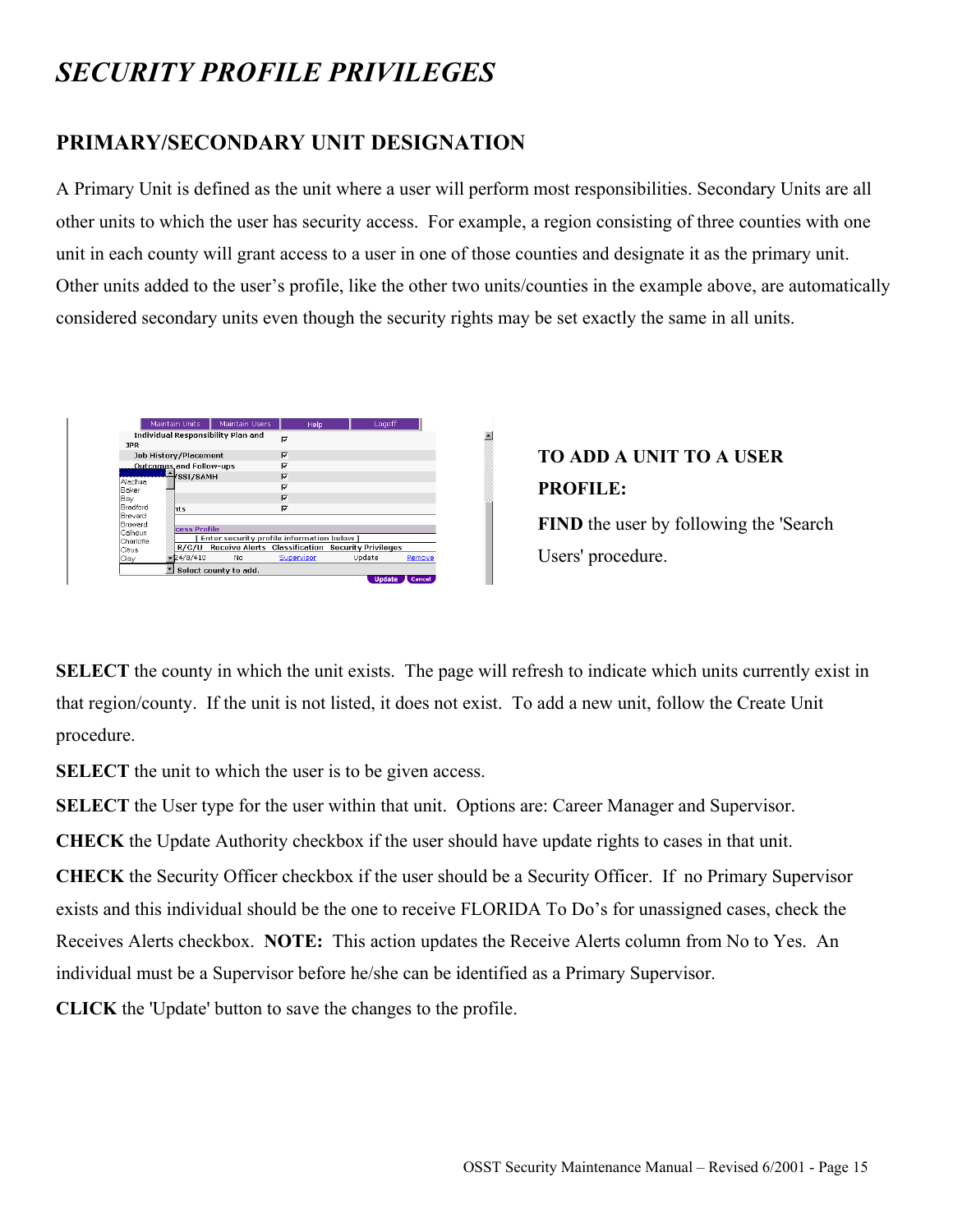|                    | Maintain Units             | Maintain Users                               | Help         | Logoff                                                               |        |
|--------------------|----------------------------|----------------------------------------------|--------------|----------------------------------------------------------------------|--------|
| <b>Deferrals</b>   |                            |                                              | М            |                                                                      |        |
| <b>Sanctions</b>   |                            |                                              | М            |                                                                      |        |
| <b>Assessments</b> |                            |                                              | ঢ়           |                                                                      |        |
|                    |                            |                                              |              |                                                                      |        |
|                    | <b>User Access Profile</b> |                                              |              |                                                                      |        |
|                    |                            | [ Enter security profile information below ] |              |                                                                      |        |
|                    |                            |                                              |              | Primary Unit R/C/U Receive Alerts Classification Security Privileges |        |
| $\epsilon$         | 8/2/408                    | No.                                          | Case Manager | Update                                                               | Remove |
|                    |                            | Select county to add.                        |              |                                                                      |        |
|                    |                            |                                              |              | <b>Update</b>                                                        | Cancel |
|                    |                            |                                              |              |                                                                      |        |
|                    |                            |                                              |              |                                                                      |        |
|                    |                            |                                              |              |                                                                      |        |
|                    |                            |                                              |              |                                                                      |        |
|                    |                            |                                              |              |                                                                      |        |

## **TO CHANGE A PRIMARY UNIT DESIGNATION**

**FIND** the user by following the 'Search Users' procedure. **CLICK** the 'View/Edit Privileges' hyperlink. **CLICK** the radio button next to the unit to be designated as the user's primary unit. **CLICK the** 'Update' button to save the changes to the profile.

# *GRANTING SECURITY RIGHTS*

OSST provides the capability of defining a user's security access within a primary and one or more secondary units where work is accomplished. Security access has a few key components as described here: **UNIT ACCESS** - The units an individual has access to for case management purposes.

 $\blacktriangle$ 

**READ/UPDATE ACCESS** - The ability within assigned units to either read (view only) or update (view and maintain) cases.

**BUSINESS FUNCTION ACCESS** - Beyond read/update access, OSST enables security rights to be set for specific business functions. For example, a user who works as an administrative assistant may be given rights to update contact and demographic information but there may not be a need for that individual to request a sanction for cases in the unit. This example is accommodated by OSST, however, the rights are globally set across all assigned units for the individual. Therefore, removal of sanction-write access will apply to all units to which the individual has access.

### **TO GRANT A USER SECURITY RIGHTS:**

**FIND** the user by following the 'Search Users' procedure.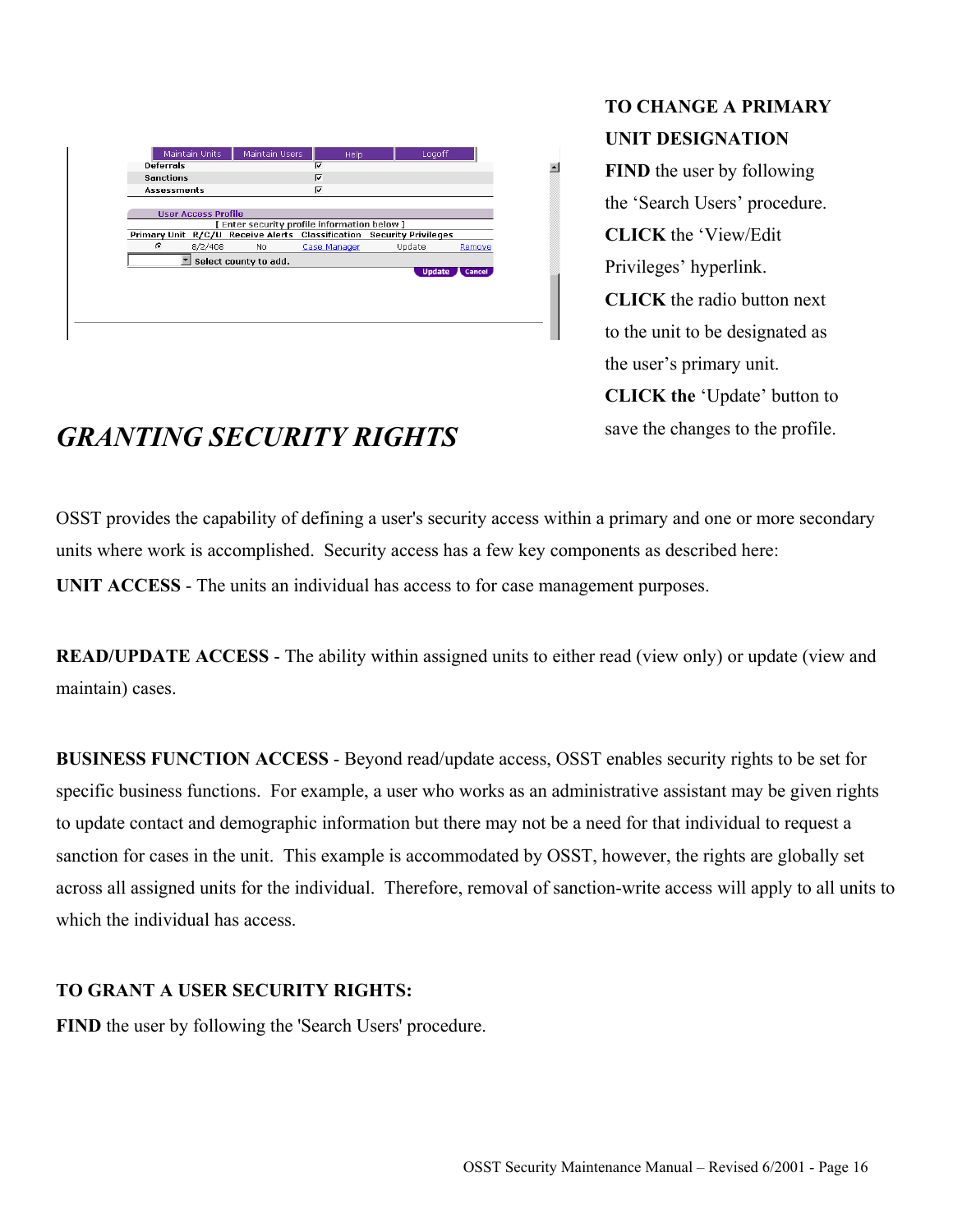**CLICK** the 'View/Edit Privileges' hyperlink.

| Maintain Users<br>Maintain Units                 | Help<br><b>Existing User Group and Menu Access</b> | Logoff |
|--------------------------------------------------|----------------------------------------------------|--------|
|                                                  |                                                    |        |
| <b>User Type</b>                                 |                                                    |        |
| <b>Contact Information</b>                       | ⊽                                                  |        |
| <b>Demographic Information</b>                   | ⊽                                                  |        |
| <b>Education</b>                                 | М                                                  |        |
| <b>Household Members</b>                         | М                                                  |        |
| <b>Goals and Interests</b>                       | ⊽                                                  |        |
| <b>Needs and Barriers</b>                        | $\overline{\mathbf{v}}$                            |        |
| <b>Steps to Self Sufficiency</b>                 | ⊽                                                  |        |
| Service and Training Plan                        | $\overline{\mathbf{v}}$                            |        |
| Individual Responsibility Plan and<br><b>JPR</b> | ☑                                                  |        |
| <b>Job History/Placement</b>                     | г                                                  |        |
| Outcomes and Follow-ups                          | ⊽                                                  |        |
| Hardships/SSI/SAMH                               | М                                                  |        |
| <b>Deferrals</b>                                 | ⊽                                                  |        |
| <b>Sanctions</b>                                 | г                                                  |        |
| <b>Assessments</b>                               | ⊽                                                  |        |

On the Existing User Group and Menu Access page, check the business functions for which the individual will have global update authority in all the units where update authority exists. On the Existing User Group and Menu Access page, uncheck the business functions for which the individual will not have global read authority in the units where read/update authority exists. The Security Officer can edit the user authority for only the users in the units for his/her region.

On the User Access Profile section of the page ensure the classification is appropriate. To change, click on the classification hyperlink and select the appropriate user type for that specific unit from the user type drop down list box.



**SELECT** one of the three options for Reassignment Type from the drop down list. A Full Reassign type may reassign any cases within the unit. The Provider Limited Reassign type may reassign only the cases in a unit of the provider to which that user is associated. A user must be associated with a Provider before the system will allow the Provider Limited Reassign option. No Reassign denies any case reassignment privileges for that unit. **CHECK** the Update Authority checkbox if the user should have update rights to cases in that unit.

**CHECK** the Security Officer checkbox if the user should be considered a Security Officer. The user type must be supervisor before being assigned security officer privileges.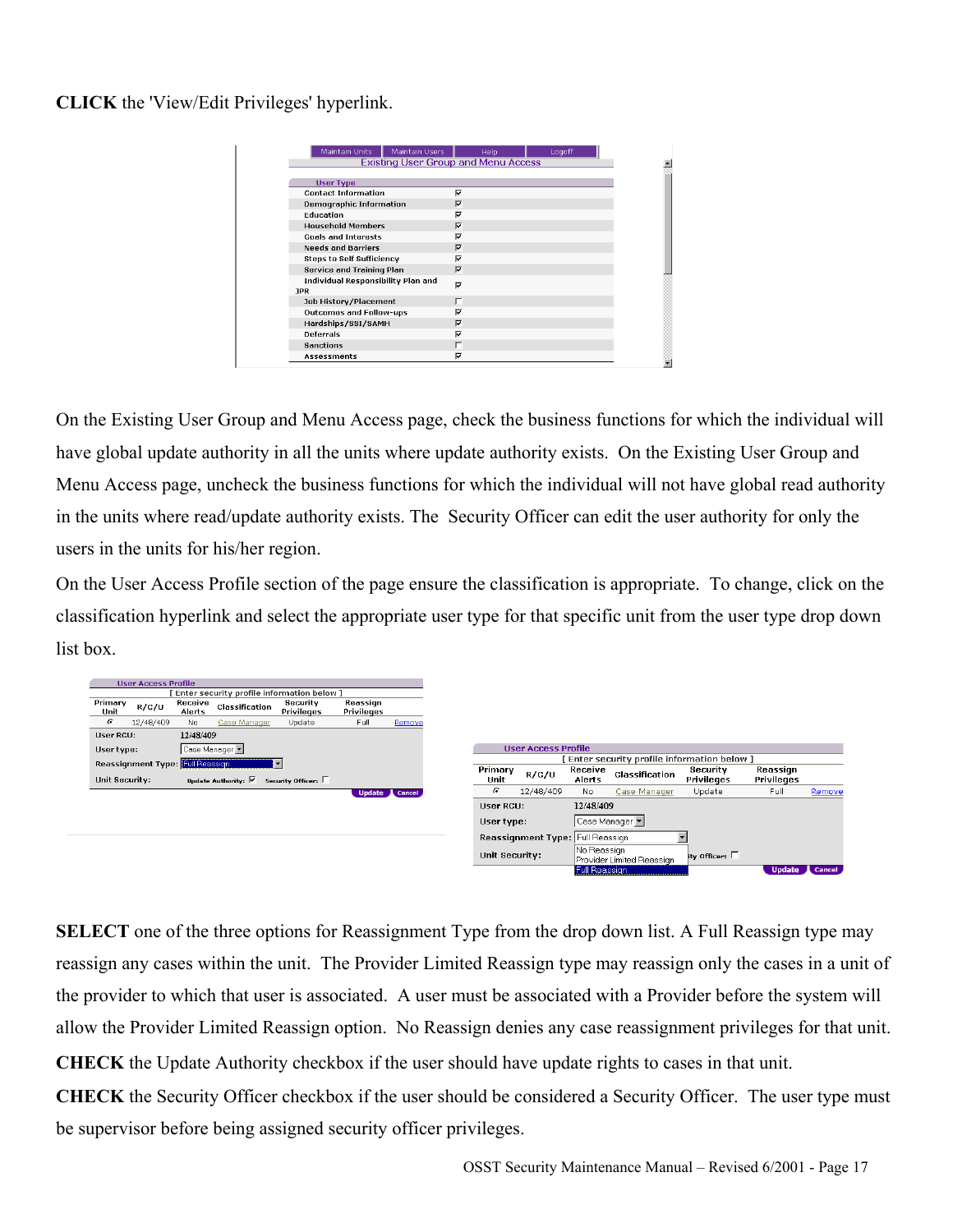**CHECK** the Receives Alerts checkbox if the individual will be receiving FLORIDA To Do's for unassigned cases in units where no Primary Supervisor exists. **Note**: This action updates the Receive Alerts column from No to Yes. An individual must be a Supervisor before being identified as a Primary Supervisor. **CLICK THE 'UPDATE'** button to save the changes to the profile.

# *REMOVING SECURITY RIGHTS*

There will be situations where a user should no longer have access to cases within a unit. For example, a Career Manager may move to another unit or no longer work for a unit. OSST Security Maintenance allows unit access to be removed. Users who no longer work for any unit must be removed from all units, effectively removing them from the system. It is important to remember to remove security officer privileges of users who are no longer assigned that duty. However, if a user is rehired, the same user ID cannot be reused. The reason for this is to maintain the integrity of any historical records created by that user. The user is never fully eliminated from the system even though access to read/update cases in units is revoked. In the case where a previously existing user was removed and needs to have security rights reinstated, a new user ID and password must be created using the Create New User procedure. If a user is removed from a unit, any cases assigned to that user will automatically be reassigned to the Primary Supervisor who will have to reassign those cases to other Career Managers.

|               |                       | <b>Contact Information</b> |                |                      |
|---------------|-----------------------|----------------------------|----------------|----------------------|
| Keyword:      | hills                 | <b>Select User Type:</b>   | Career Manager |                      |
|               |                       |                            |                | Search <sub>2</sub>  |
|               |                       |                            |                |                      |
|               | <b>Search Results</b> |                            |                |                      |
|               |                       |                            |                | Records retrieved: 3 |
| Sort by:      | First Name            | <b>Sort</b>                |                |                      |
|               |                       |                            |                |                      |
|               |                       |                            |                |                      |
| User          | Name                  | Primary R/C/U              | Type           | Privileges           |
| <b>HILLS</b>  | Hill, Sue             | 5/37/601                   | Career Manager | View/Edit Privileges |
| <b>SUSIEH</b> | Hills.Sue             | 8/2/408                    | Career Manager | View/Edit Privileges |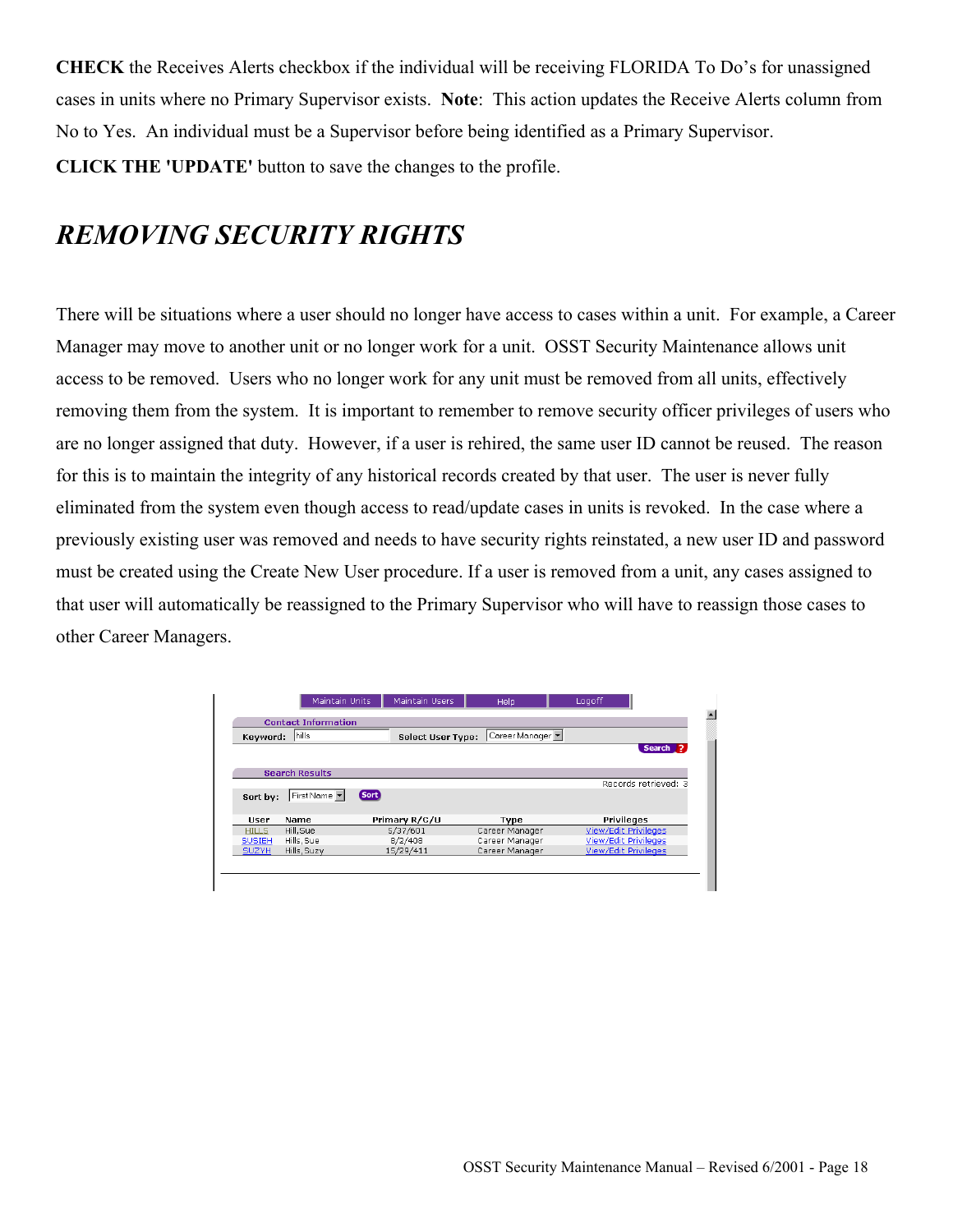#### **TO REMOVE SECURITY RIGHTS FOR A USER IN A SPECIFIC UNIT:**

**FIND** the user by following the 'Search Users' procedure.

**CLICK** the 'View/Edit Privileges' hyperlink.

**CLICK** the 'Remove' hyperlink on the record of the unit for which security rights need to be entirely revoked. **CLICK** the 'Update' button to save the changes to the profile.

|        |                                 | Logoff<br>Help                                       |
|--------|---------------------------------|------------------------------------------------------|
|        |                                 |                                                      |
|        |                                 | <b>Edit Case Manager's Information</b>               |
|        |                                 |                                                      |
|        | <b>Primary Unit Information</b> |                                                      |
|        |                                 | $R/C/U$ :<br>5/37/601                                |
|        |                                 | <b>LEON FSET</b><br><b>Company Name:</b><br>Address: |
|        |                                 | Address:                                             |
|        |                                 | City:                                                |
|        |                                 | State:                                               |
|        |                                 |                                                      |
|        | <b>Contact Information</b>      |                                                      |
| $\ast$ |                                 |                                                      |
|        | <b>First Name</b>               | Sue                                                  |
|        | <b>Middle Name</b>              | IL                                                   |
| $\ast$ | <b>Last Name</b>                | Hill                                                 |
|        | <b>Job Title</b>                | Career Manager                                       |
| ж      | Phone                           | $(850)$ 921 . 0000<br>Ext.                           |
|        | Priorie                         | $(1000)$ $(000)$ $-1600$<br>Ext.                     |
|        | Fax                             |                                                      |
| ж      | <b>Local Office Code</b>        | 4125: Panama City                                    |
| ж      | <b>Station Desk ID</b>          | 2113                                                 |
|        | F-mail                          |                                                      |
|        | <b>Associated Provider</b>      | Alpi<br>Change<br><b>Delete</b>                      |

#### **EDITING USER PRIVILEGES**

The menu access page allows the security officer to edit the areas within OSST where a user is permitted update access. From this page, a security officer can also update a user's access profile (primary, secondary R/C/U) and information. **CLICK** on field in 'Contact Information' - delete and add correct information.

**CLICK** 'Change' or 'Delete' to edit the "Associated Provider' information. Clicking on 'Change' will bring up the provider search screen. 'Delete' will remove the associated provider.

**CLICK** 'View/Change User Privileges' to get to the screen with user privileges. Check and uncheck appropriate boxes on user privileges.

# *RESETTING USER PASSWORDS*

Users have the ability to change their own passwords. This is done from the OSST Service Tracking Login screen. If a user forgets his/her password, there is functionality that allows the security officer to reset the password. Resetting a user's password is not done within the Security Maintenance pages. Instead, a security officer accesses this functionality through the OSST login screen using his/her security user ID and password.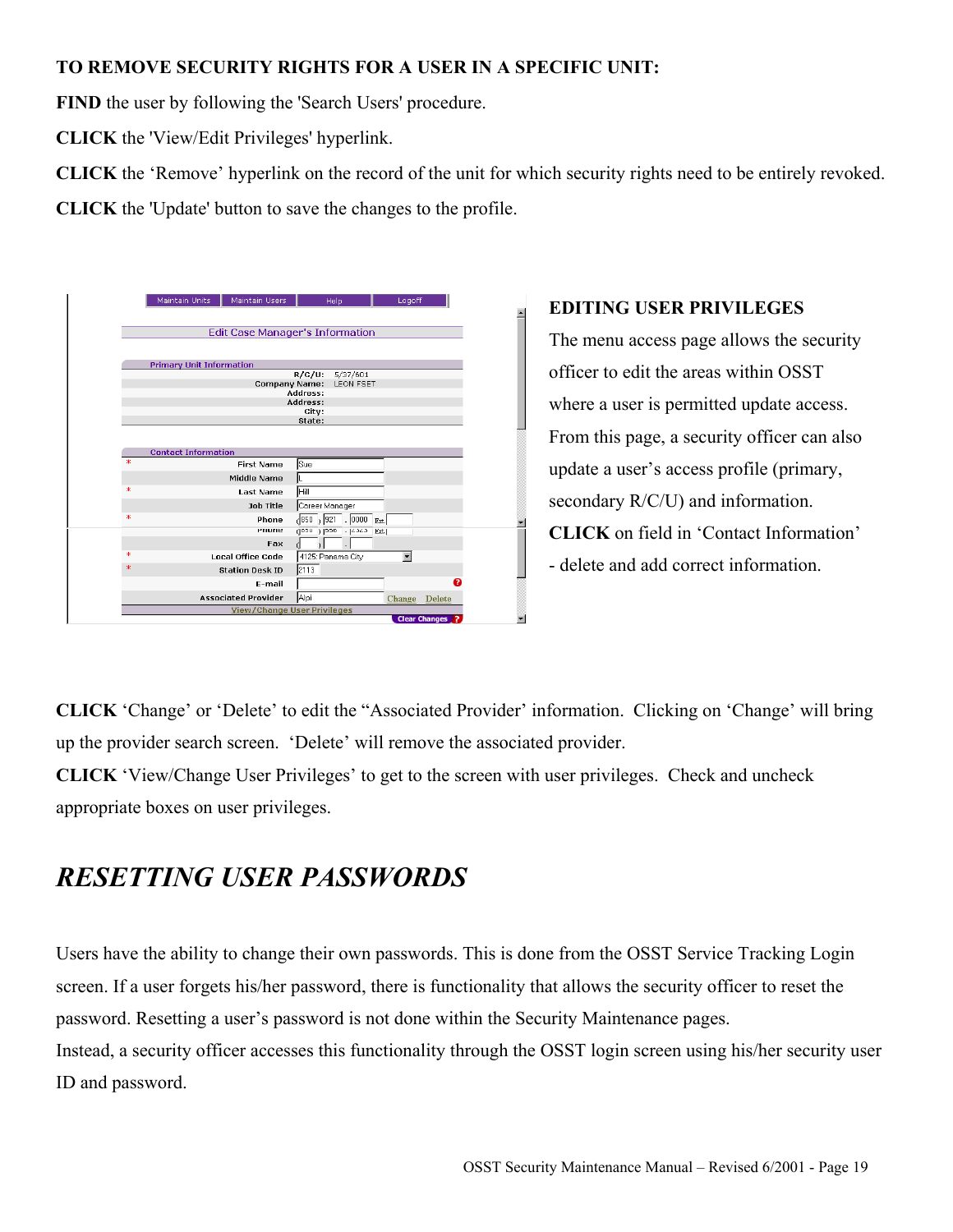| Service Tracking                                                             |                                                                                                                    |
|------------------------------------------------------------------------------|--------------------------------------------------------------------------------------------------------------------|
| ?<br>button in the upper right corner.                                       | Click on the other help bubbles to get information about individual fields. For more in depth help, click the Help |
| Bubble Help: When you<br>see a help bubble dick on it to view<br>help above! | Login                                                                                                              |
|                                                                              | <b>Login Information</b><br>[ Enter User ID and Password Below ]<br>$\ast$<br>User ID                              |
|                                                                              | Ж<br>Password<br><b>Change Password</b><br>- 2<br>Login <sub>2</sub>                                               |
|                                                                              |                                                                                                                    |
|                                                                              |                                                                                                                    |



|     | button in the upper right corner.           |                       |  |
|-----|---------------------------------------------|-----------------------|--|
|     |                                             |                       |  |
|     | <b>Reset Users Password</b>                 |                       |  |
|     | [ Enter a new password for the user below ] |                       |  |
|     | User ID                                     | <b>HILLS</b>          |  |
|     | <b>User Name</b> Sue Hill                   |                       |  |
|     | <b>Phone Number</b>                         | 850-921-0000          |  |
| ж   | <b>New Password</b>                         |                       |  |
| $*$ | <b>Confirm New Password</b>                 |                       |  |
|     |                                             | Continue <sub>2</sub> |  |

#### **FROM YOUR BROWSER, GO TO:**

[https://www.myfloridajobs.com/casetracking](https://www.myfloridajobs.com/casetracking/)/ [de](https://www.myfloridajobs.com/casetracking/)fault.cfm

**ENTER** your user ID and password and click 'Reset Password' tab. **DO NOT LOGIN**

**ENTER** the user ID for the password that needs to be changed in the space on the 'Explorer User Prompt' box and click 'OK'.

**ENTER** a new password and confirm it by re-entering the same password.

**CLICK** the 'Continue' tab.

The user should be advised to change the password the first time he/she logs on.

| <b>Microsoft Internet Explorer</b> |
|------------------------------------|
| Password Updated Successfully      |
|                                    |

A Pop-up message will advise that the password has been changed.

### **HELPFUL TIPS:**

**Tip 1:** The process to request that a user password be reset may vary according to the local region's procedures (e.g. phone call vs e-mail based request).

**Tip 2**: After resetting a password, encourage the user to change the password after logging in for the first time.

**Tip 3:** The user should contact the Security Officer directly to have a password reset.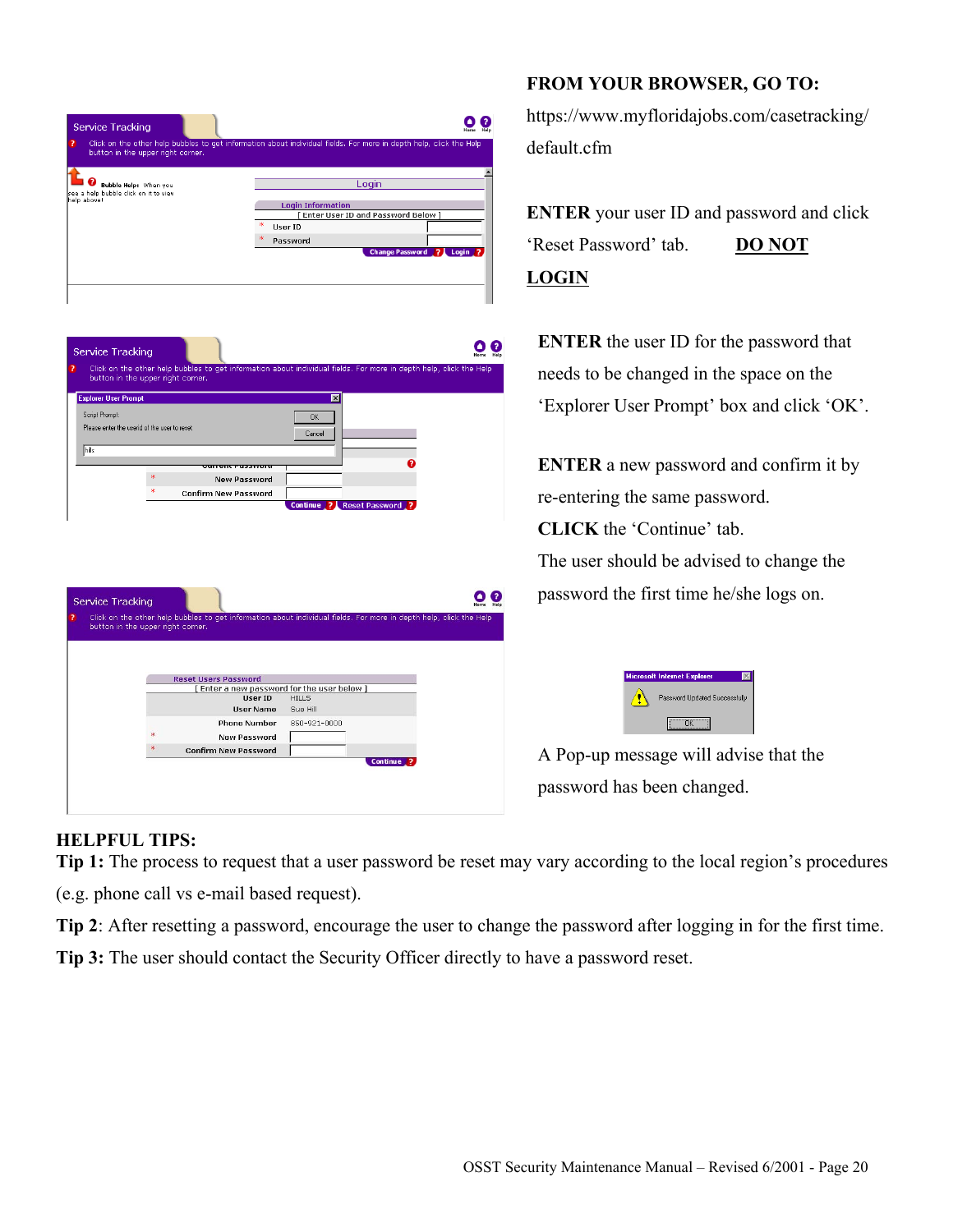# *Correspondence Trigger Administration*

## *CREATING AND UPLOADING LOCAL CORRESPONDENCE*

Local correspondence can be created and uploaded to replace any of the letters that are currently printed when a trigger is encountered in OSST. Uploading replacement correspondence changes the correspondence *countywide*. Replacement correspondence cannot be done on a unit by unit basis.

| Maintain Users<br>Maintain Units<br>Logoff<br>Help.                     |            |      |
|-------------------------------------------------------------------------|------------|------|
| <b>Print Trigger Administration</b>                                     |            |      |
|                                                                         |            |      |
| Available Triggers for Leon (37) V County                               |            |      |
| [ Click on Edit to change Active status or to upload a custom letter. ] |            |      |
| <b>Letters and Triggers</b>                                             | Active     |      |
| Agreement for Up-front Diversion Payment/Service (CF-ES 2075 and 2073B) | Yes        | Edit |
| Appointment Letter (Appt)                                               | No         | Edit |
| Child Care Application and Authorization (CFFSP 5002)                   | Yes        | Edit |
| Community Service and Work Experience Time Sheet (CommWork)             | No         | Edit |
| Customer Follow Up Survey (CustFol)                                     | No         | Edit |
| Customer Satisfaction Survey (CustSatisf)                               | Nn.        | Edit |
| Hardship Exemption Notification (Hard1)                                 | Yes.       | Edit |
| Hardship Exemption Second Notification (Hard2)                          | <b>Yes</b> | Edit |
| JPR Reminder (JPR)                                                      | Yes        | Edit |
| Job Follow Up 180 (JobFol180)                                           | No         | Edit |
| Job Follow Up 30 (JobFol30)                                             | No         | Edit |
| Job Follow Up 365 (JobFol365)                                           | No         | Edit |
| Job Follow Up 60 (JobFol60)                                             | No         | Edit |
| Job Follow Up 90 (JobFol90)                                             | No.        | Edit |
| Job Search Form (JobSearch)                                             | No         | Edit |
| Notice of Child Care Status (CFFSP 5235)                                | Yes        | Edit |
| Notice of Failure to Demonstrate Satisfactory Compliance (CF-ES 2292)   | Yes        | Edit |

The letters that currently exist in OSST (and their associated triggers) are listed in the following table:

|   | <b>Correspondence Letter/Trigger Descriptions</b>                             |                                |                                                                                                     |
|---|-------------------------------------------------------------------------------|--------------------------------|-----------------------------------------------------------------------------------------------------|
|   | Letters                                                                       | Page                           | <b>Triggers</b>                                                                                     |
|   | Agreement for Up-front Diversion<br>Payment/Service (CF-ES 2075 and<br>2073B) | <b>Services</b>                | When a case manager adds an Upfront Diversion Service.                                              |
| 2 | Appointment Letter (Appt)                                                     | <b>Training/Activi</b><br>ties | When a case manager adds an activity or training.                                                   |
| 3 | Child Care Application and<br>Authorization (CFFSP 5002)                      | <b>Services</b>                | When a case manager creates a welfare transition, or transitional<br>child care service             |
| 4 | Community Service and Work<br>Experience Time Sheet (CommWork)                | <b>Services</b>                | When a case manager schedules a client for Community Service<br>Work Experience or Work Experience. |
| 5 | Customer Follow Up Survey (CustFol)                                           | N/a                            | No trigger, accessible through search functions.                                                    |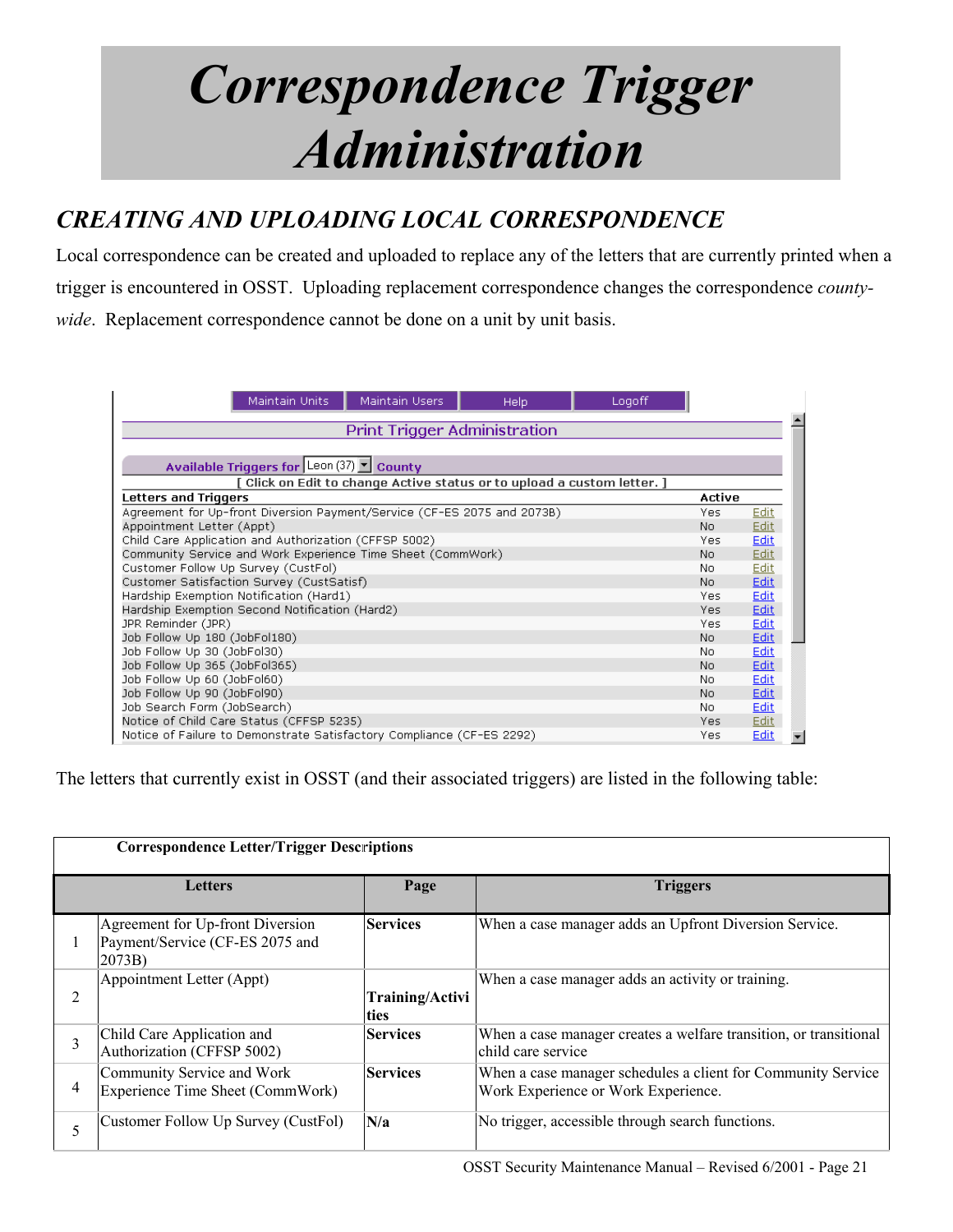| 6              | <b>Customer Satisfaction Survey</b><br>(CustSatisf)                      | N/a                  | No trigger, accessible through search functions.                                                                 |
|----------------|--------------------------------------------------------------------------|----------------------|------------------------------------------------------------------------------------------------------------------|
| $\overline{7}$ | <b>FSET Employment Verification</b><br>(EmpVerFSET)                      | N/a                  | No trigger, accessible through search functions.                                                                 |
| 8              | FSET Failure to Comply (4165)9                                           | <b>Sanctions</b>     | Triggers when a request for sanction of an FSET client is<br>processed.                                          |
| 9              | FSET Job Search Report (4133)                                            | N/a                  | No trigger, accessible through search functions.                                                                 |
| 10             | <b>FSET Opportunities and Obligations</b><br>(OandOFSET)                 | <b>Training</b>      | Triggers when a case manager adds an Orientation Activity in an<br>FSET Unit.                                    |
| 11             | FSET Orientation (4159)                                                  | <b>Training</b>      | Triggers when a case manager adds an Orientation Activity in an<br>FSET Unit.                                    |
| 12             | FSET Referral (4163)                                                     | <b>Training</b>      | Triggers when a referral to JEP is added in an FSET Unit.                                                        |
| 13             | Hardship Exemption Notification<br>(Hard1)                               | <b>Hardships</b>     | When a case manager creates hardship entry entering first<br>hardship date and appointment date                  |
| 14             | Hardship Exemption Second Notification   Hardships<br>(Hard2)            |                      | When a case manager creates hardship entry entering second<br>hardship date and appointment date.                |
| 15             | JPR Reminder (JPR)                                                       | N/a                  | No trigger, accessible through search functions.                                                                 |
| 16             | Job Follow Up 180 (JobFol180)                                            | <b>Job Placement</b> | When a 180 day follow-up is added on a job placement.                                                            |
| 17             | Job Follow Up 30 (JobFol30)                                              | <b>Job Placement</b> | When a 30 day follow-up is added on a job placement.                                                             |
| 18             | Job Follow Up 365 (JobFol365)                                            | <b>Job Placement</b> | When a 365 day follow-up is added on a job placement.                                                            |
| 19             | Job Follow Up 60 (JobFol60)                                              | <b>Job Placement</b> | When a 60 day follow-up is added on a job placement.                                                             |
| 20             | Job Follow Up 90 (JobFol90)                                              | <b>Job Placement</b> | When a 90 day follow-up is added on a job placement.                                                             |
| 21             | Job Search Form (JobSearch)                                              | <b>Training</b>      | When a case manager creates job search activity.                                                                 |
| 22             | Notice of Child Care Status (CFFSP<br>5235)                              | <b>Services</b>      | When a case manager ends a welfare transition, or transitional<br>child care service.                            |
| 23             | Notice of Failure to Demonstrate<br>Satisfactory Compliance (CF-ES 2292) | <b>Sanctions</b>     | When a case manager creates a sanction requesting a penalty.                                                     |
| 24             | Notice of Failure to Participate and<br>Possible Sanction (CF-ES 2290)   | <b>Sanctions</b>     | When a case manager creates a sanction requesting a pre-penalty.                                                 |
| 25             | Relocation Form (Rel)                                                    | <b>Services</b>      | When a case manager creates a relocation service from the<br>Services page.                                      |
| 26             | Request for Assessment (Assessment)                                      | <b>Assessments</b>   | When an assessment is created.                                                                                   |
| 27             | Request for Medical Verification<br>(MedVer)                             | <b>Deferrals</b>     | Create deferral using reason medical deferral (less than 90 days)<br>or medical deferral (90 days or more).      |
| 28             | School Attendance Time Sheet<br>(SchoolTime)                             | Training             | Create employment related education, vocational education<br>(primary), GED /high school (transitional) training |
| 29             | Service with Expense (ServExp)                                           | <b>Services</b>      | When a service is created with expense greater than 0.                                                           |
| 30             | Training with Expense (TrainExp)                                         | <b>Services</b>      | when a training entry is created with expense greater than 0.                                                    |
| 31             | <b>Transitional Letter (Trans)</b>                                       | <b>Demographics</b>  | When changing a client to TS status.                                                                             |
| 32             | <b>Transitional Services Reminder at</b><br>Placement (TransJob)         | <b>Job Placement</b> | When a job placement is created for a transitional client.                                                       |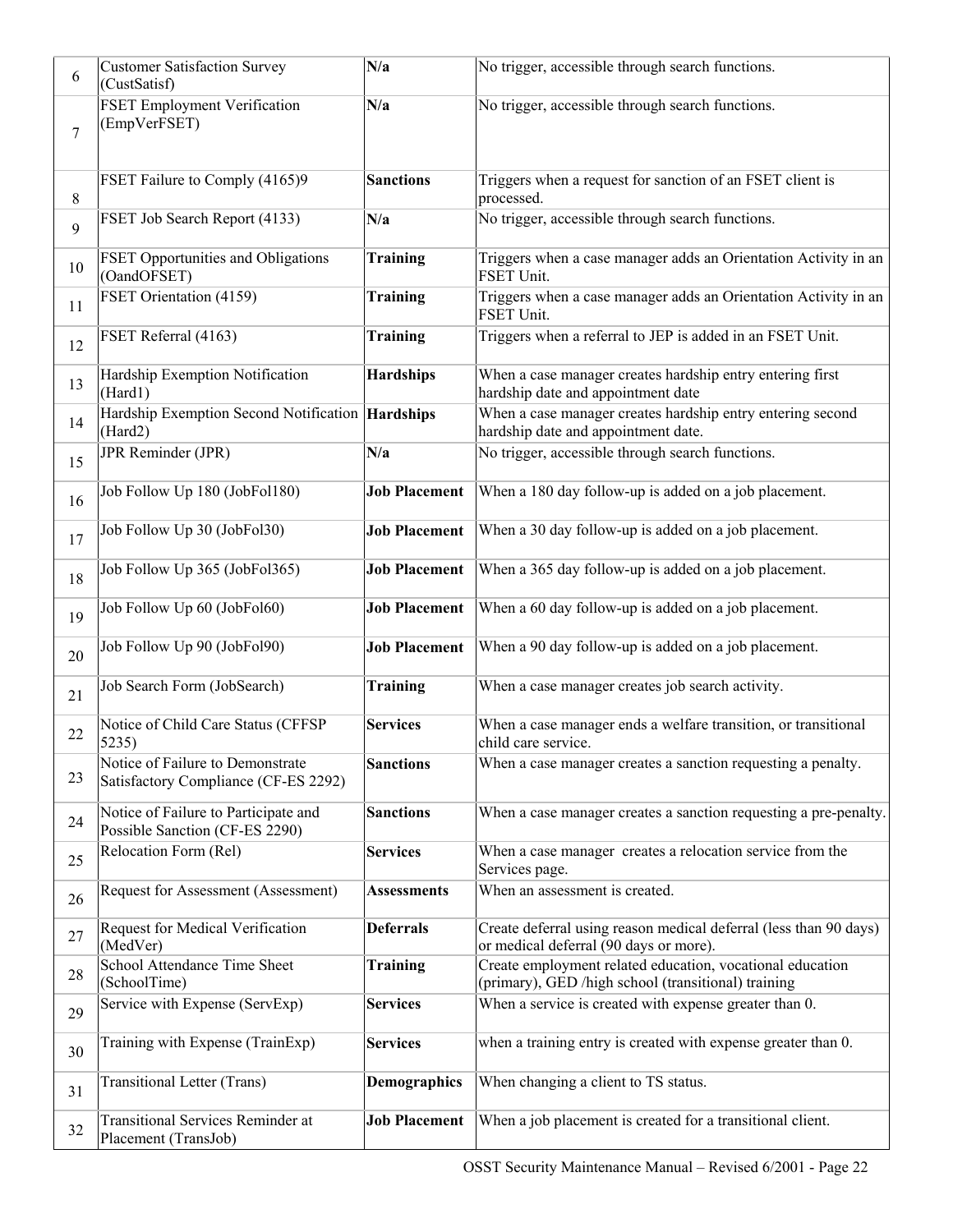Because the correspondence administration is included on the Security Maintenance screens, local correspondence can only be uploaded by a Security Officer.

## **Any of the letters in the table above can be replaced with local correspondence templates by following these steps:**

#### **STEP 1: CREATE A LETTER IN MICROSOFT WORD.**

Information that is generic to all customers or all units can be entered by typing the letter text in the same way a normal document is prepared; however, when entering information that is specific to a customer or a case manager (such as First Name, Last Name, or Case Manager's phone number), the variables within the following table should be used. There are 83 variables defined. These variables map to the customer and unit data stored in OSST and are the only variables that can be used when creating local correspondence. When you type the variables into the letter text, be sure to type them exactly as they appear in this table (% signs included).

|                | <b>Variable</b>   | <b>Definition</b>                                                                   |
|----------------|-------------------|-------------------------------------------------------------------------------------|
| $\mathbf{1}$   | %DATE%            | Date (System date will populate the letter if this<br>variable is used)             |
| $\overline{2}$ | %FNAME%           | <b>Customer's First Name</b>                                                        |
| $\overline{3}$ | %LNAME%           | <b>Customer's Last Name</b>                                                         |
| $\overline{4}$ | $\%MI\%$          | Customer's Middle Initial                                                           |
| 5              | %ADDRESS1%        | Customer's First line of his/her living address                                     |
| 6              | %ADDRESS2%        | Customer's Second line of his/her living<br>address (e.g., Apt #)                   |
| $\overline{7}$ | %CITY%            | Customer's City of residence (as listed in<br>his/her primary contact information)  |
| 8              | %STATE%           | Customer's State of residence (as listed in<br>his/her primary contact information) |
| 9              | %ZIPCODE%         | Customer's zipcode (as listed in his/her primary<br>contact information)            |
| 10             | $%$ RFA $%$       | Customer's RFA (Request for Assistance)<br>Number                                   |
| 11             | %SSN%             | <b>Customer's Social Security Number</b>                                            |
| 12             | %DOB%             | <b>Customer's Date of Birth</b>                                                     |
| 13             | %SEX%             | Customer's gender                                                                   |
| 14             | %RACE%            | Customer's race                                                                     |
| 15             | %INFRACTION1%     | Pre-Penalty Reason for a Sanction                                                   |
| 16             | %INFRACTIONDATE1% | Pre-Penalty Date for a Sanction                                                     |
| 17             | %INFRACTION2%     | Request for Penalty Reason for a Sanction                                           |
| 18             | %INFRACTIONDATE2% | Request for Penalty Date for a Sanction                                             |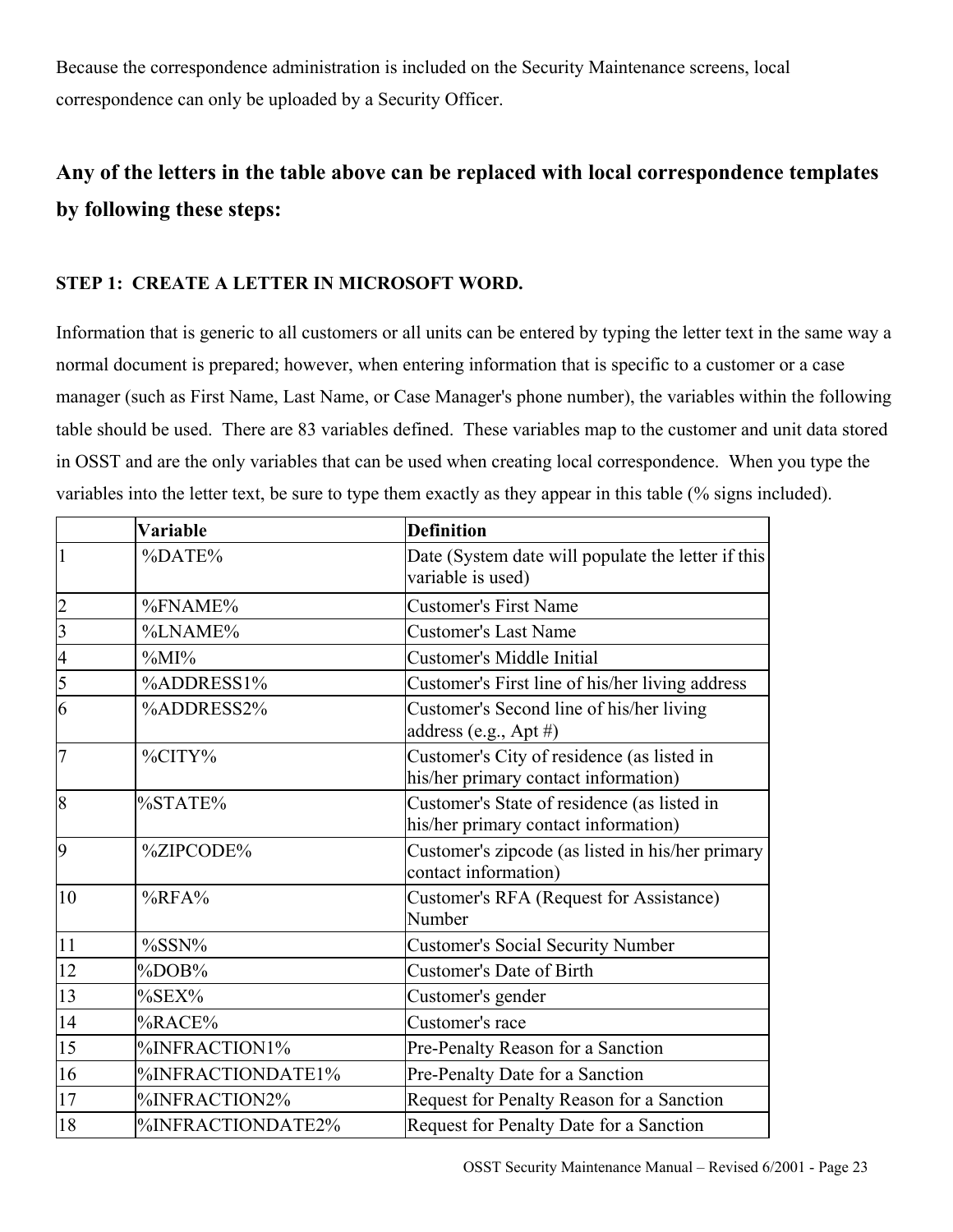| 19 | %SANCLEVEL%         | <b>Customer's Sanction Level</b>    |
|----|---------------------|-------------------------------------|
| 20 | %DATEPLUS10%        | Ten Days from Current Date          |
| 21 | %DATEPLUS90%        | Ninety Days from Current Date       |
| 22 | %CHILD1%            | Name of child #1                    |
| 23 | %CHILDSSN1%         | Social Security Number for child #1 |
| 24 | %CHILDDOB1%         | Date of Birth for child #1          |
| 25 | %CHILDSEX1%         | Gender of child #1                  |
| 26 | %CHILDRACE1%        | Race of child #1                    |
| 27 | %CHILD2%            | Name of child #2                    |
| 28 | %CHILDSSN2%         | Social Security Number for child #2 |
| 29 | %CHILDDOB2%         | Date of Birth for child #2          |
| 30 | %CHILDSEX2%         | Gender of child #2                  |
| 31 | %CHILDRACE2%        | Race of child #2                    |
| 32 | %CHILD3%            | Name of child #3                    |
| 33 | %CHILDSSN3%         | Social Security Number for child #3 |
| 34 | %CHILDDOB3%         | Date of Birth for child #3          |
| 35 | %CHILDSEX3%         | Gender of child #3                  |
| 36 | %CHILDRACE3%        | Race of child #3                    |
| 37 | %CHILD4%            | Name of child #4                    |
| 38 | %CHILDSSN4%         | Social Security Number for child #4 |
| 39 | %CHILDDOB4%         | Date of Birth for child #4          |
| 40 | %CHILDSEX4%         | Gender of child #4                  |
| 41 | %CHILDRACE4%        | Race of child #4                    |
| 42 | %CHILD5%            | Name of child #5                    |
| 43 | %CHILDSSN5%         | Social Security Number for child #5 |
| 44 | %CHILDDOB5%         | Date of Birth for child #5          |
| 45 | %CHILDSEX5%         | Gender of child #5                  |
| 46 | %CHILDRACE5%        | Race of child #5                    |
| 47 | %CHILD6%            | Name of child #6                    |
| 48 | %CHILDSSN6%         | Social Security Number for child #6 |
| 49 | %CHILDDOB6%         | Date of Birth for child #6          |
| 50 | %CHILDSEX6%         | Gender of child #6                  |
| 51 | %CHILDRACE6%        | Race of child #6                    |
| 52 | %CHILD7%            | Name of child #7                    |
| 53 | %CHILDSSN7%         | Social Security Number for child #7 |
| 54 | %CHILDDOB7%         | Date of Birth for child #7          |
| 55 | %CHILDSEX7%         | Gender of child #7                  |
| 56 | <b>%CHILDRACE7%</b> | Race of child #7                    |
| 57 | %CHILD8%            | Name of child #8                    |
| 58 | %CHILDSSN8%         | Social Security Number for child #8 |
| 59 | <b>%CHILDDOB8%</b>  | Date of Birth for child #8          |
| 60 | %CHILDSEX8%         | Gender of child #8                  |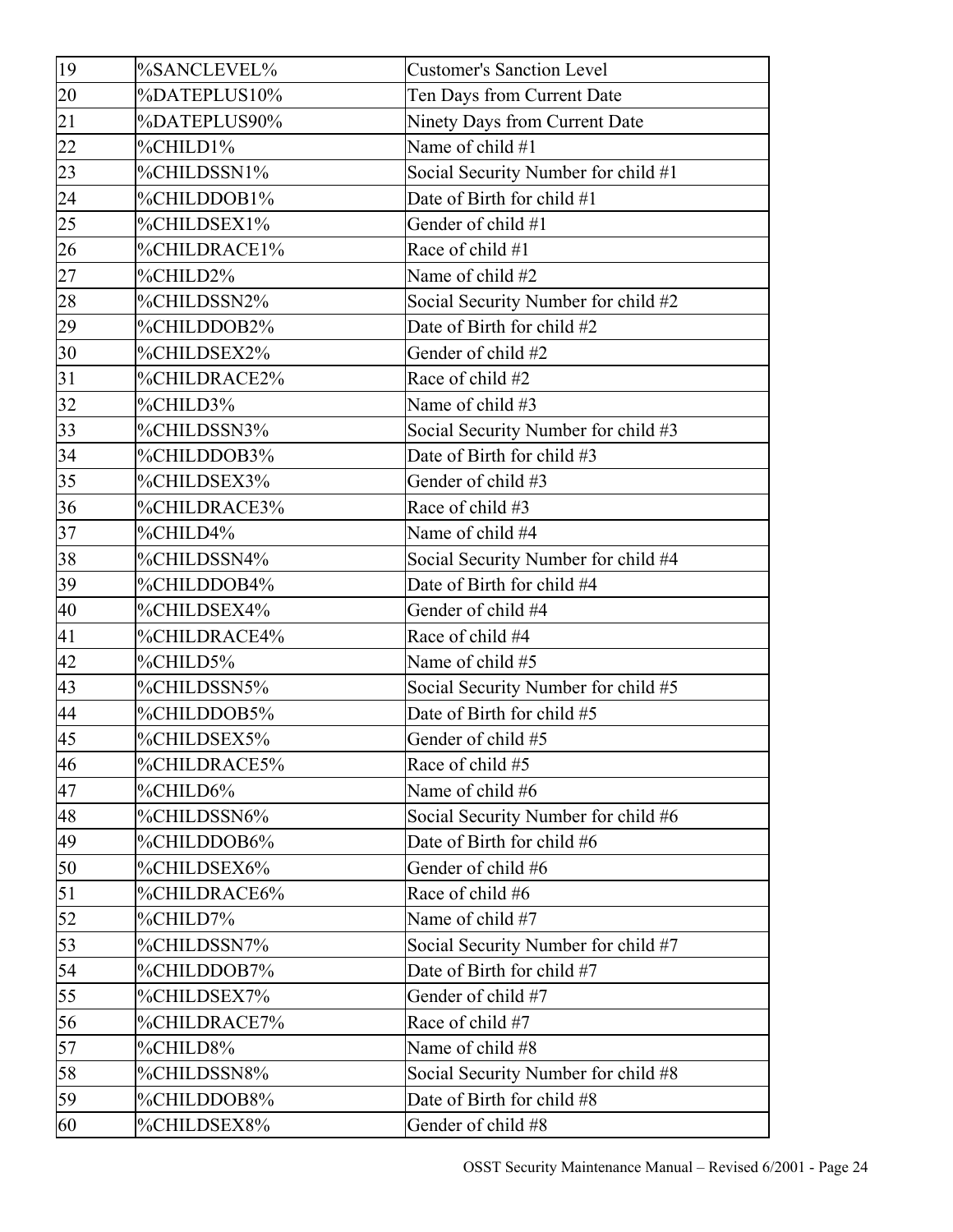| 61 | %CHILDRACE8%   | Race of child #8                                        |
|----|----------------|---------------------------------------------------------|
| 62 | %CHILD9%       | Name of child #9                                        |
| 63 | %CHILDSSN9%    | Social Security Number for child #9                     |
| 64 | %CHILDDOB9%    | Date of Birth for child #9                              |
| 65 | %CHILDSEX9%    | Gender of child #9                                      |
| 66 | %CHILDRACE9%   | Race of child #9                                        |
| 67 | %CHILD10%      | Name of child #10                                       |
| 68 | %CHILDSSN10%   | Social Security Number for child #10                    |
| 69 | %CHILDDOB10%   | Date of Birth for child #10                             |
| 70 | %CHILDSEX10%   | Gender of child #10                                     |
| 71 | %CHILDRACE10%  | Race of child #10                                       |
| 72 | %UNIT%         | <b>Unit Number</b>                                      |
| 73 | %UNITNAME%     | <b>Unit Name</b>                                        |
| 74 | %UNITADDRESS1% | <b>First line of Unit Address</b>                       |
| 75 | %UNITADDRESS2% | Second line of Unit Address (if necessary)              |
| 76 | %UNITCITY%     | City where unit is located                              |
| 77 | %UNITSTATE%    | State where unit is located                             |
| 78 | %UNITZIPCODE%  | Zipcode where unit is located                           |
| 79 | %UNITFAX%      | The customer's case manager's fax number                |
| 80 | %UNITPHONE%    | The customer's case manager's primary phone<br>number   |
| 81 | %UNITCONTACT%  | The customer's case manager                             |
| 82 | %HARD1DATE%    | Date that the first Hardship Appointment was<br>mailed  |
| 83 | %HARD2DATE%    | Date that the second Hardship Appointment<br>was mailed |

### **STEP 2: SAVE THE DOCUMENT AS AN .RTF FILE.**

When the letter is completed, save the file as an .rtf file. From within Microsoft Word, this is done by clicking 'File,' then 'Save As' on your tool bar. A pop up box will appear. In the 'Save As Type' drop down box , select 'Rich Text Format (\*.rtf).' Click 'Save.'

## **STEP 3: LOGIN TO THE SECURITY MAINTENANCE SCREENS TO ACCESS TRIGGER MAINTENANCE.**

**LOGIN** to the Security Maintenance screens.

**MOUSE** over the 'Maintain Units' option at the top of the screen and select 'Trigger Admin.' This launches the 'Print Trigger Administration' screen.

## **STEP 4: UTILIZE THE PRINT TRIGGER ADMINISTRATION PAGE.**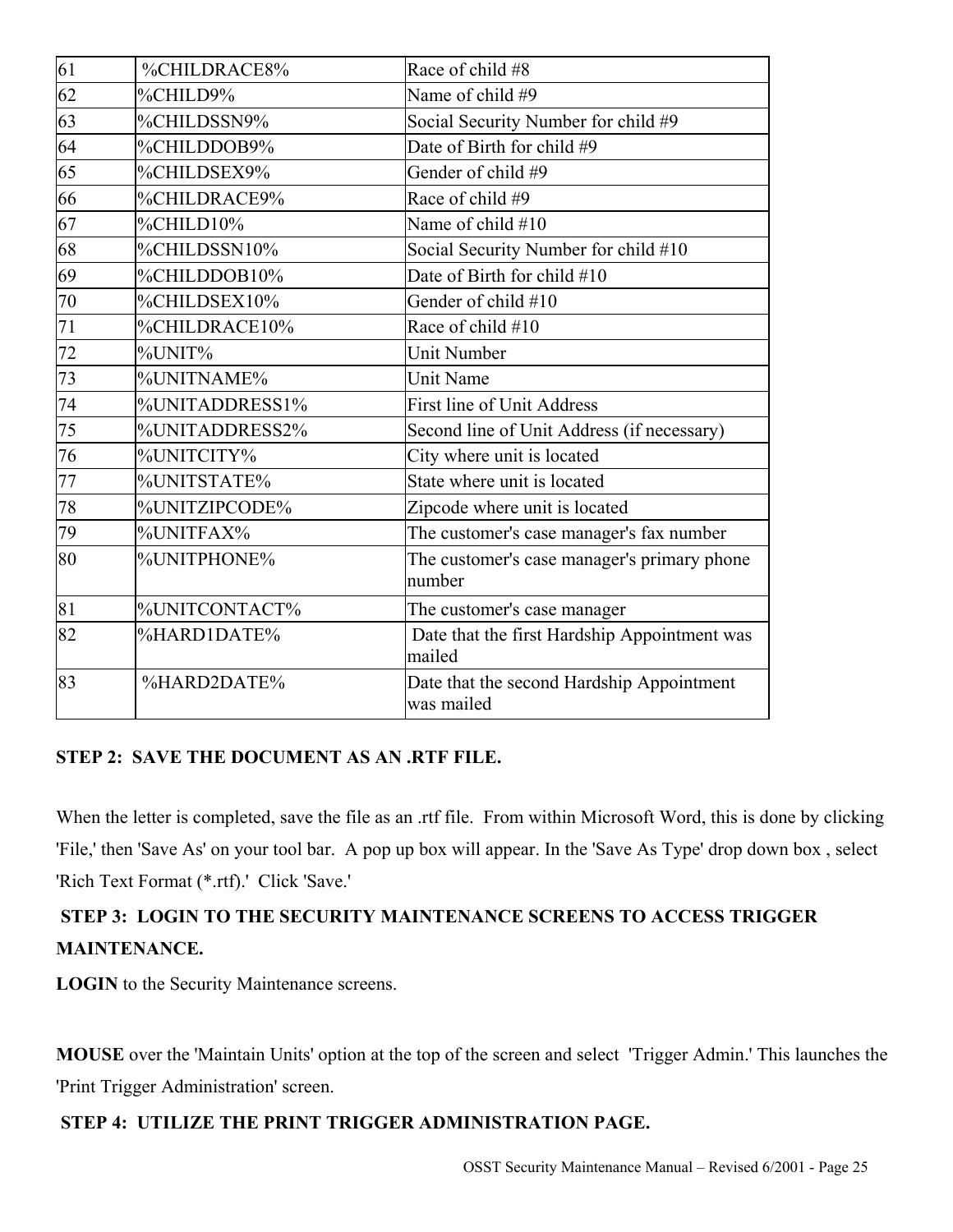This screen allows the Security Officer to view all potential points within OSST at which a letter can be generated. This screen provides a view of the letters within a particular *county* in OSST. From this screen, a Security Officer can also link to edit the active status and the letter associated with any of the listed triggers. Any updates that are made to these triggers are based on the *county* (not a region, not a specific unit). This means that if a letter should be uploaded for an entire Region, the Security Officer must ensure that each county for that Region has been updated to trigger that specific letter.

Currently there are 26 trigger points defined in the application. When OSST goes live in any region, eleven common letters are defaulted when a trigger is generated. The remaining fifteen triggers (if the region decides to associate a letter with that trigger) must be tied to local correspondence. Any of the 26 trigger points (including those where a common letter is defined) can be replaced with local correspondence.

If a letter/trigger is listed with an Active Status of 'No,' this means that either the trigger has been turned 'OFF' or a letter does not currently exist for this trigger. If a letter/trigger is listed with an Active Status of 'Yes,' this means that a letter does currently exist for this trigger (either the default letter or the locally defined letter) and that it has been set to be active.

### **STEP 5: EDIT A TRIGGER.**

Before you edit any of the listed triggers, make sure that you have selected the county in which you are editing triggers from the drop down box.

| Available Triggers for Leon (37) ■ County                               |        |      |
|-------------------------------------------------------------------------|--------|------|
|                                                                         |        |      |
| <b>Letters and Triggers</b>                                             | Active |      |
| Agreement for Up-front Diversion Payment/Service (CF-ES 2075 and 2073B) | Yes    | Edit |
| Appointment Letter (Appt)                                               | No.    | Edit |
| Child Care Application and Authorization (CFFSP 5002)                   | Yes    | Edit |
| Community Service and Work Experience Time Sheet (CommWork)             | No     | Edit |
| Customer Follow Up Survey (CustFol)                                     | No     | Edit |
|                                                                         |        |      |

From the 'Print Trigger Administration' main page, click the 'Edit' link next to the specific letter/trigger that is to be edited. Clicking Edit brings up the detail for that specific letter/trigger. The page is divided into four sections: a Trigger Description section, an Active Status section, a Letter Status section and a Customer Letter Upload section.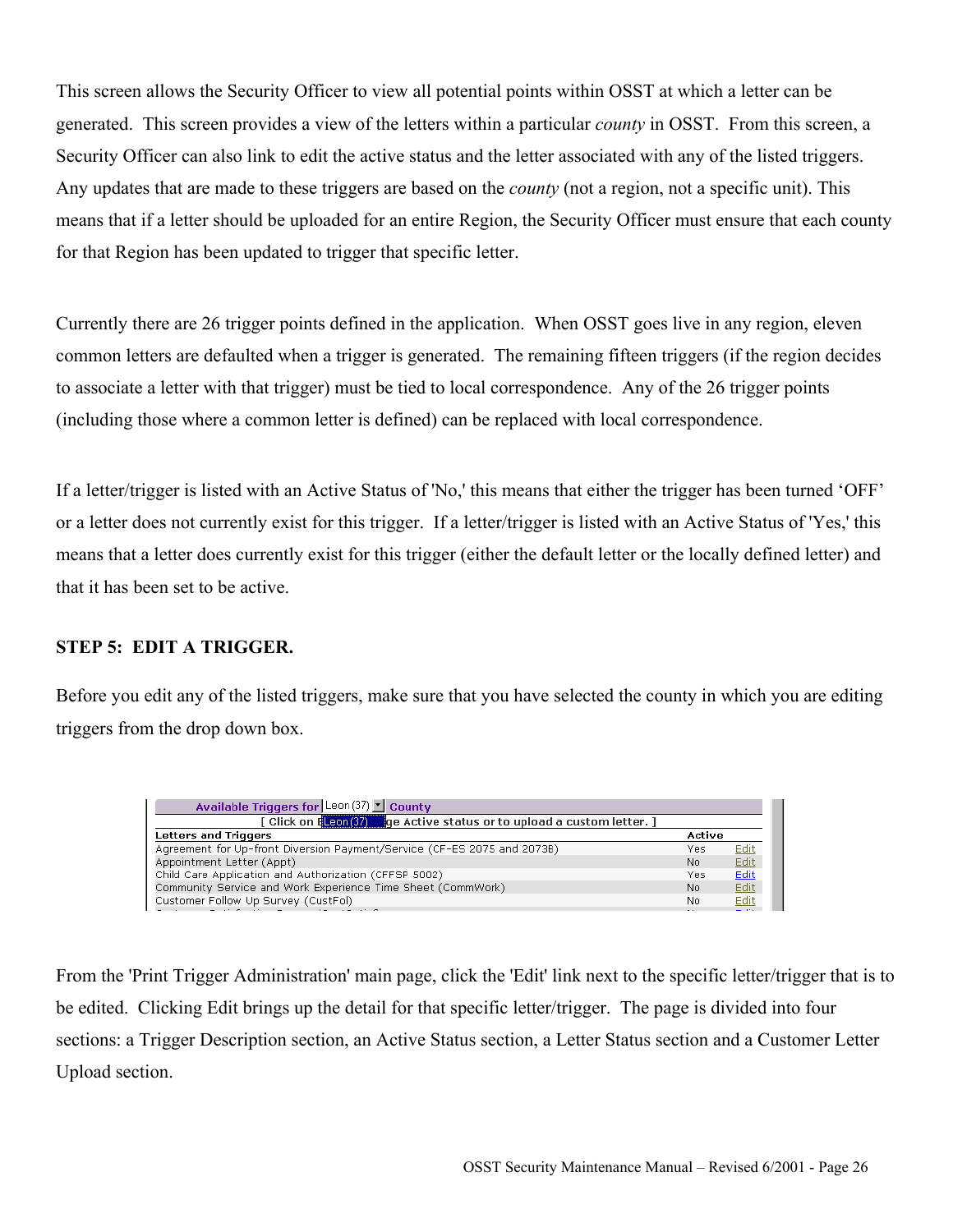

- Trigger Description: Provides the title of the letter and a description of when it is triggered.
- Active Status: To activate the current trigger click the 'Yes' radio button. To inactivate the current trigger click the 'No' radio button.
- Letter Status: If a default letter exists, you will have an option to check a box for "Use System's Default Letter." If a default letter does not exist and a custom letter has not been uploaded, the message "Need to upload a document" will appear. If both a system default letter and a custom letter exist, check which one should be used as the trigger letter. The 'Letter Status' section also allows viewing of the current letter that is generated for this particular trigger.
- Custom Letter Upload: Clicking the Browse button allows navigation through the files on the computer to locate the .rtf file that is to be uploaded for the custom letter. After locating the custom letter in your files, double click on it. The document will the appear in the "Upload New Custom Letter" box. Click the "Save/Continue" tab. Check the box next to "Use Custom Letter" and be sure the trigger is active. This will change the letter for one county only. The custom letter must be uploaded for each county in a region if same letter needs to be utilized by the entire region.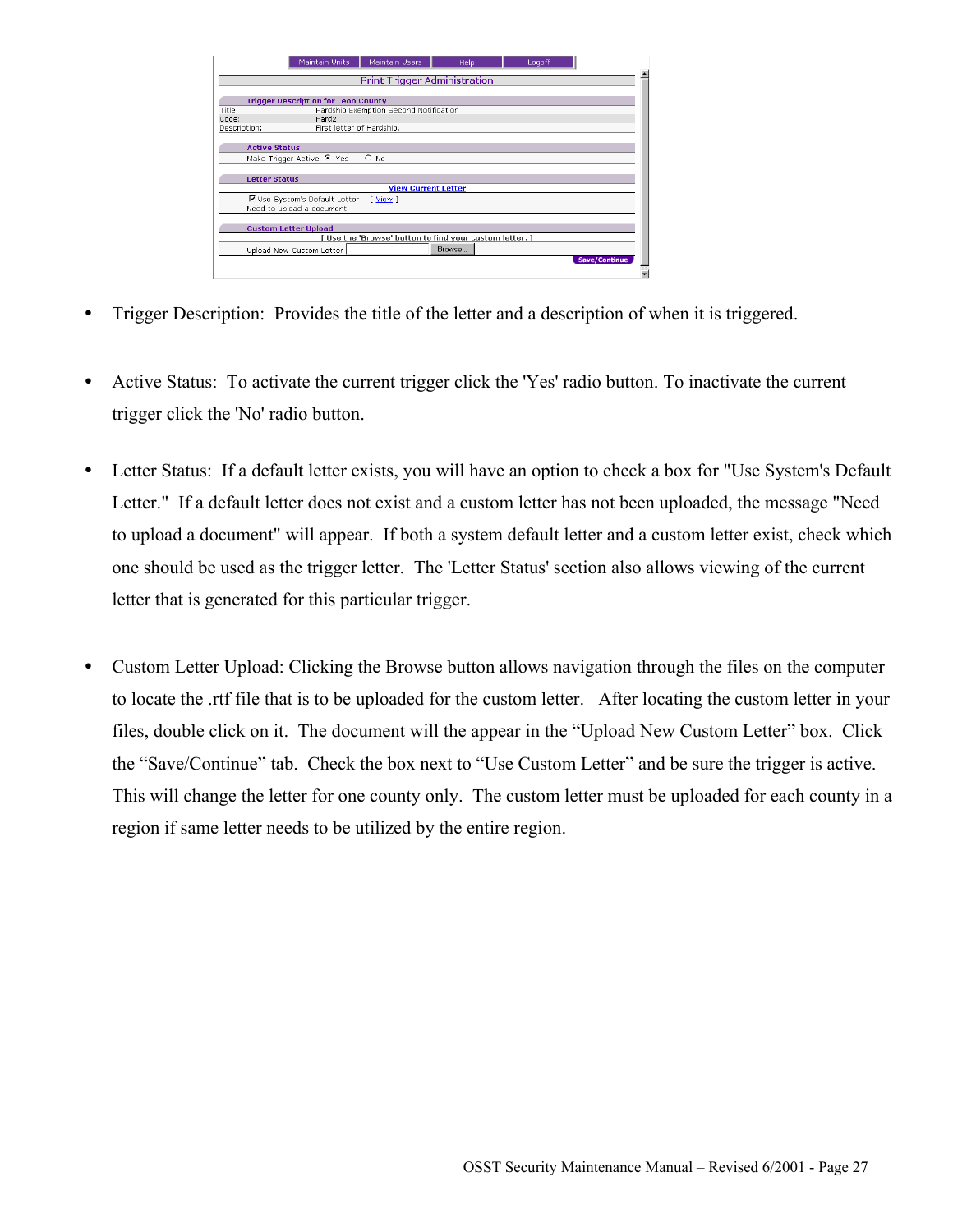• Letter can be viewed by clicking on 'view'.

| $\mathbf{L}$ |                                                                                                                                                                                                                                                                                                           |
|--------------|-----------------------------------------------------------------------------------------------------------------------------------------------------------------------------------------------------------------------------------------------------------------------------------------------------------|
|              | HARDSHIP EXEMPTION NOTIFICATION                                                                                                                                                                                                                                                                           |
|              | Second Notification                                                                                                                                                                                                                                                                                       |
|              | Date: %DATE%                                                                                                                                                                                                                                                                                              |
|              | SSN: %SSN%<br>Participant Name: %FNAME% %LNAME%                                                                                                                                                                                                                                                           |
|              | Participant's Address: %ADDRESS1%<br>RFA: %RFA%<br>%ADDRESS2%<br>%CITY%, %STATE% %ZIPCODE%                                                                                                                                                                                                                |
|              |                                                                                                                                                                                                                                                                                                           |
| N            | Career Manager: %UNITCONTACT%<br>Phone: %UNITPHONE%                                                                                                                                                                                                                                                       |
|              | Dear %FNAME% %LNAME%.                                                                                                                                                                                                                                                                                     |
|              | We have been informed that you have reached the last six months of TANF benefits, and may be<br>eligible for a hardship exemption. In order for us to assist you in this process, we must review<br>your file with you to ensure that you have met all of the criteria for the hardship exemption status. |
| m            | A hardship exemption would allow you to obtain additional months of benefits now, which will<br>count toward your lifetime maximum. It is very important that you attend this appointment. It will<br>also allow the opportunity to review and update your Steps to Self Sufficiency with your Career     |
|              | Manager.                                                                                                                                                                                                                                                                                                  |
|              | We ask that you:                                                                                                                                                                                                                                                                                          |
|              | ual Gi                                                                                                                                                                                                                                                                                                    |

## **STEP 6: SAVE YOUR CHANGES.**

When all changes have been completed, click 'Save/Continue.'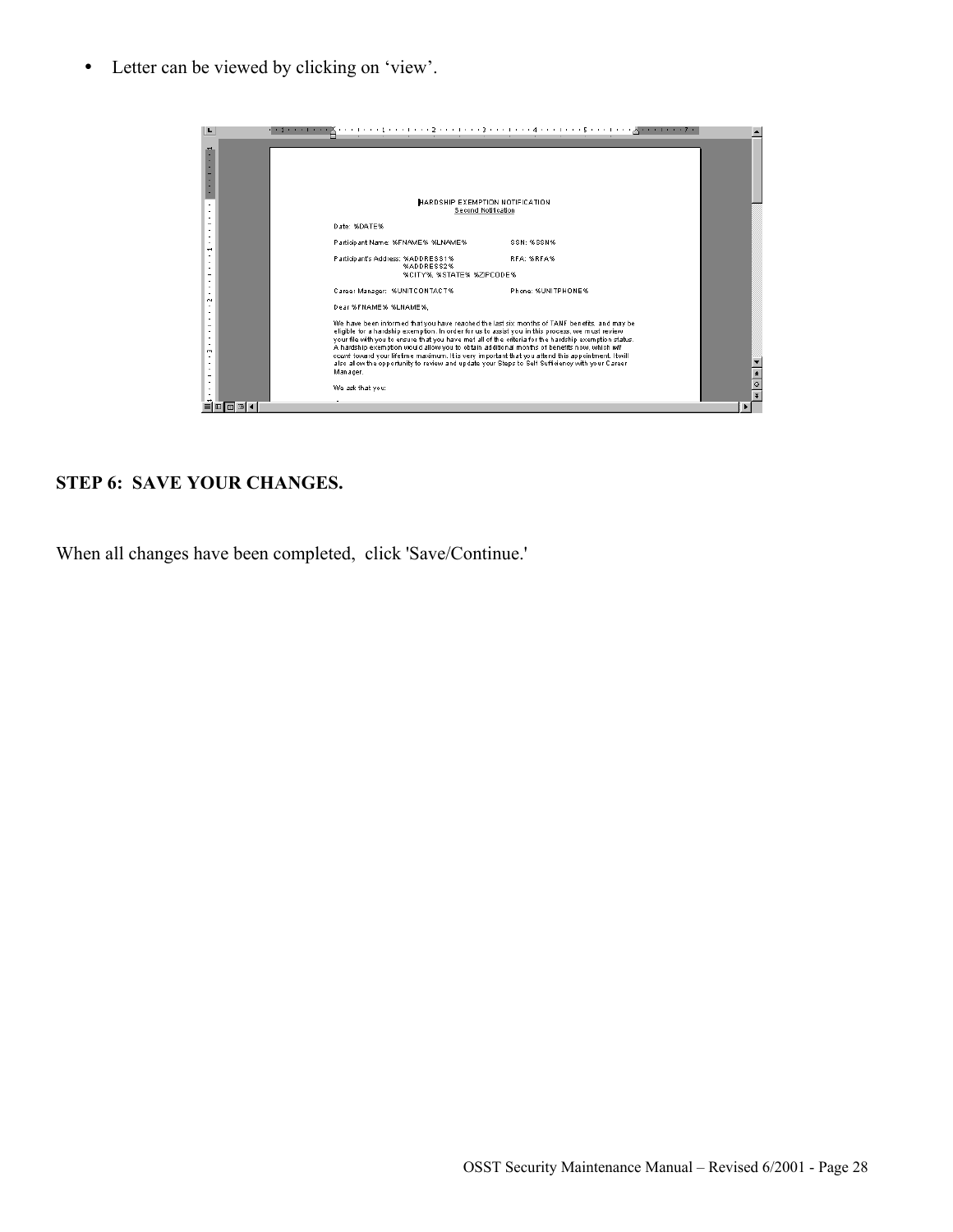# *On-Line Help*

On line help offers three different ways to search for information. To access on-line help click the help button at the top of any screen.

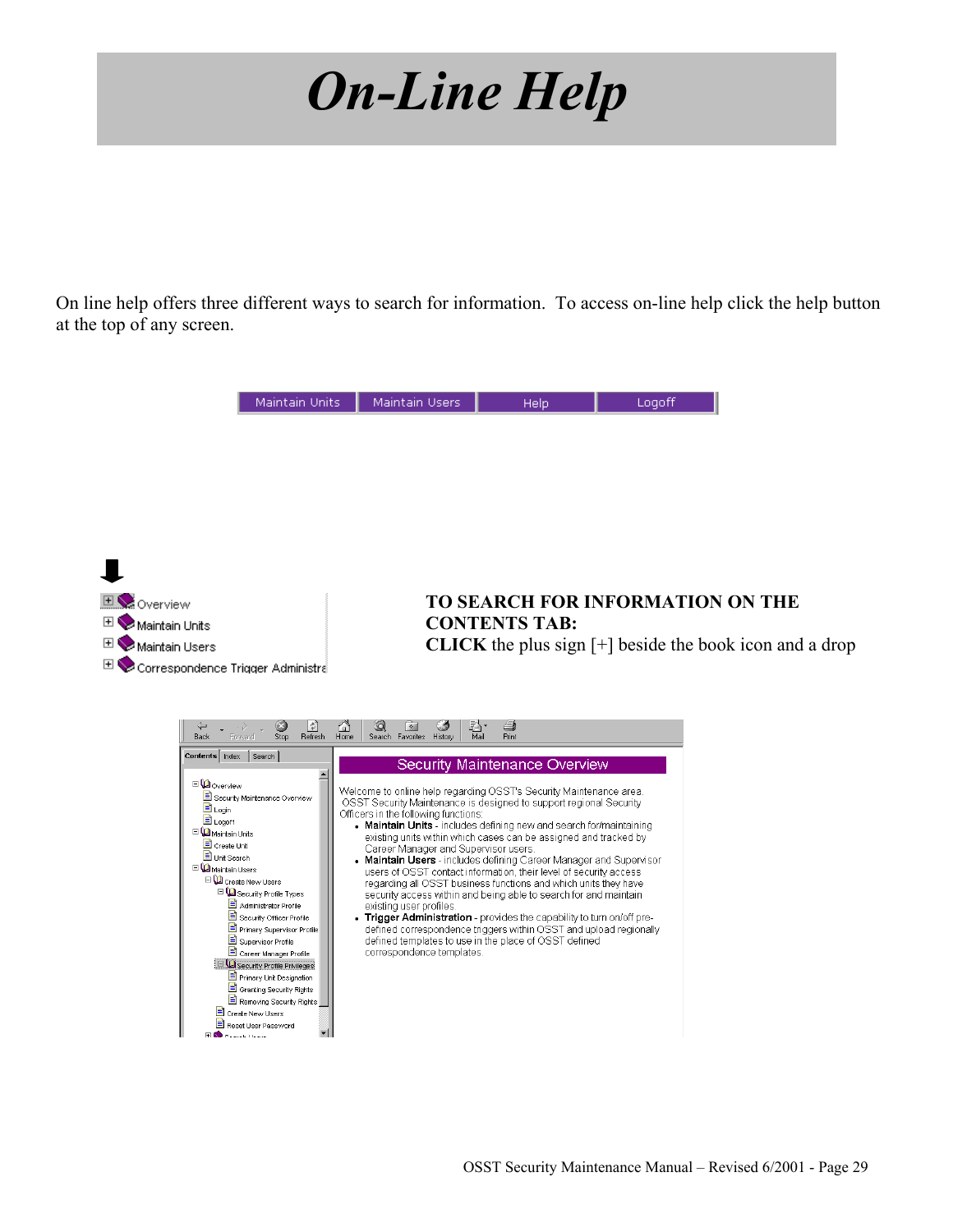

#### **TO SEARCH FOR INFORMATION ON THE INDEX TAB:**

The Index tab will list all subjects in alphabetical order.

**CLICK** the subject in the list and the information will appear in the detail box on the right.

#### Contents | Index | Search |

| i vbe in the word(s) to search for:                                                                                                                                                                                                  |  |
|--------------------------------------------------------------------------------------------------------------------------------------------------------------------------------------------------------------------------------------|--|
| luser                                                                                                                                                                                                                                |  |
| Administrator Profile<br>Create New Users<br>Create Unit<br>Granting Security Rights<br>Login<br>Primary Secondary Unit Designation<br>Primary Supervisor Profile<br>Removing Security Rights<br>Reset User Password<br>Search Users |  |
| Security Maintenance Overview<br>Security Officer Profile<br>Supervisor Profile<br>Unit Search                                                                                                                                       |  |

#### Security Maintenance Overview

Welcome to online help regarding OSST's Security Maintenance area. OSST Security Maintenance is designed to support regional Security Officers in the following functions:

- . Maintain Units includes defining new and search for/maintaining existing units within which cases can be assigned and tracked by Career Manager and Supervisor users.<br>• Maintain Users - includes defining Career Manager and Supervisor
- users of OSST contact information, their level of security access regarding all OSST business functions and which units they have security access within and being able to search for and maintain existing user profiles.

. Trigger Administration - provides the capability to turn on/off predefined correspondence triggers within OSST and upload regionally<br>defined templates to use in the place of OSST defined correspondence templates.

#### **TO SEARCH FOR INFORMATION ON THE SEARCH TAB:**

**ENTER** a keyword and hit the enter key and a list of subjects will appear.

**CLICK** on a subject and the information will appear in the details box on the right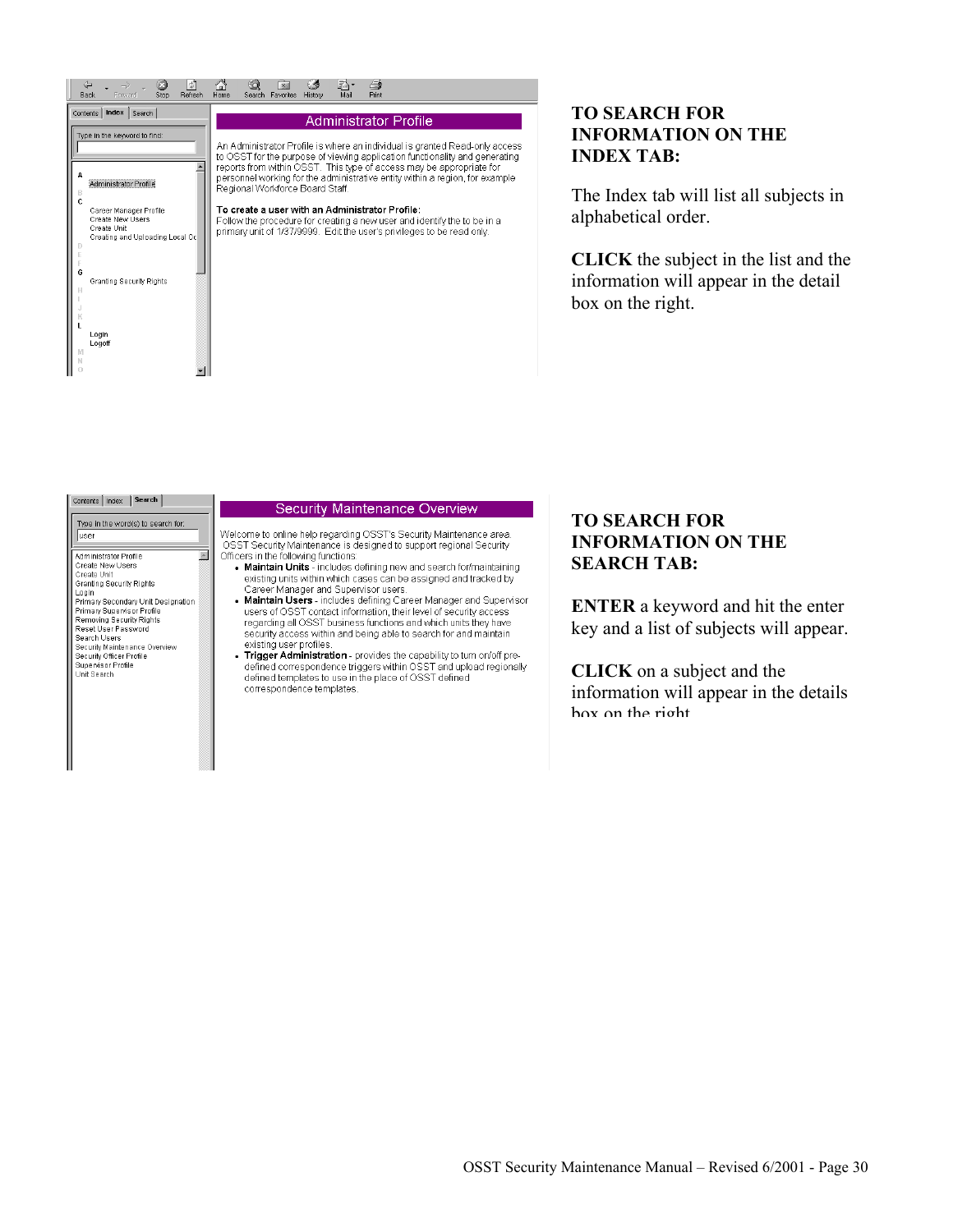# **Appendix**

- Useful URLs
- OSST Security Agreement
- Chapter 815, Florida Statutes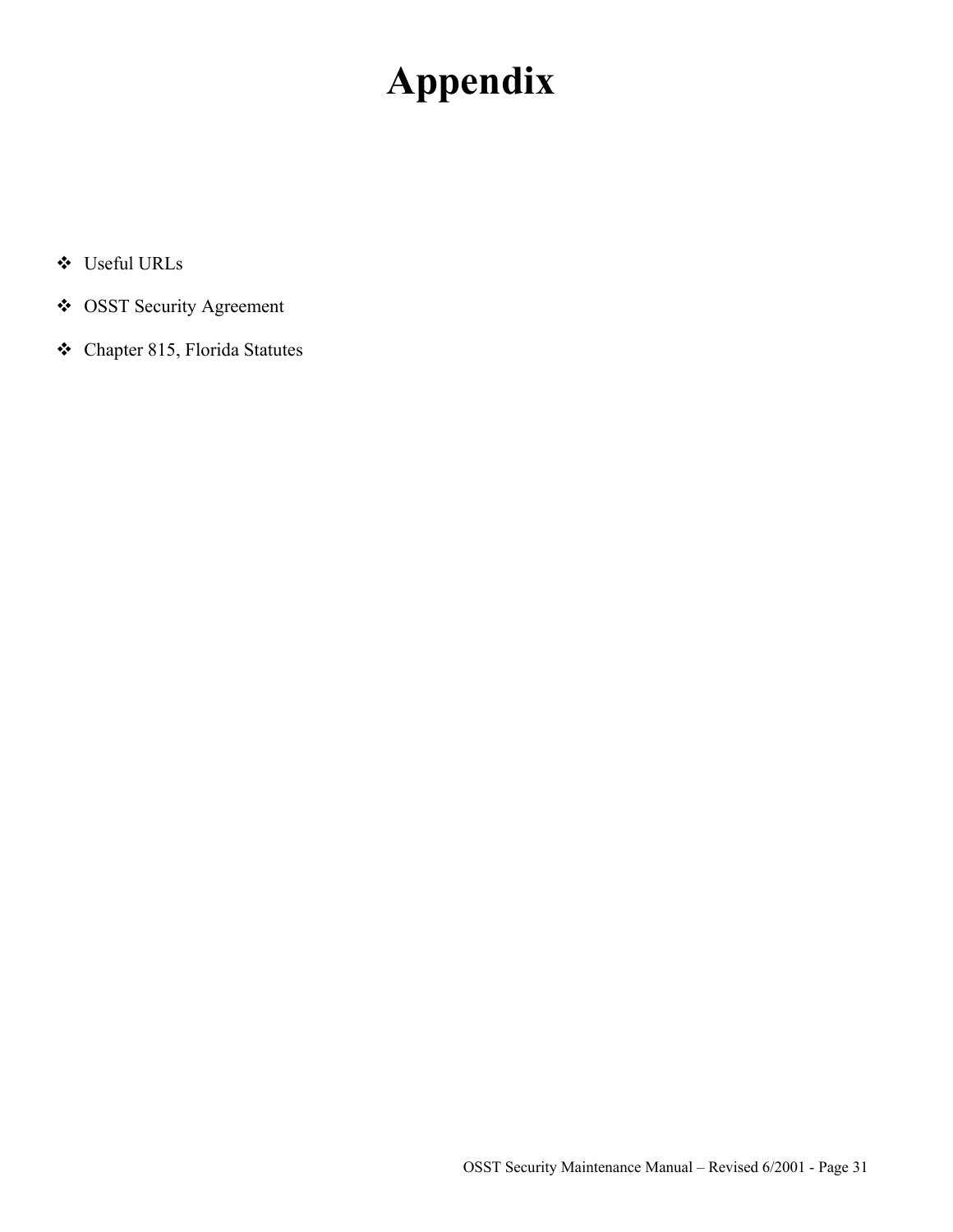# **Useful URLs**

#### **TRAINING**

https://sun13.state.fl.us/wagesct/wagestrain/casetracking/default.cfm

#### **SECURITY**

https://sun13.state.fl.us/wagesct/wagestrain/casetracking/securitymaint/sm\_login\_dsp.cfm

#### **SKILL MATCH**

https://sun13.state.fl.us/wagesct/wagestrain/default.cfm

#### **WELFARE TRANSITION PROGRAM**

http://www2.myflorida.com/awi/wtp/default.htm

#### **OSST HOME PAGE**

http://www2.myflorida.com/awi/pdg/osst/default.htm

#### **WFI/OSMIS**

http://workforceflorida.com/wages/wfi/partners/osmis/index.html

#### **OSST PRODUCTION**

https://www.myfloridajobs.com/casetracking/default.cfm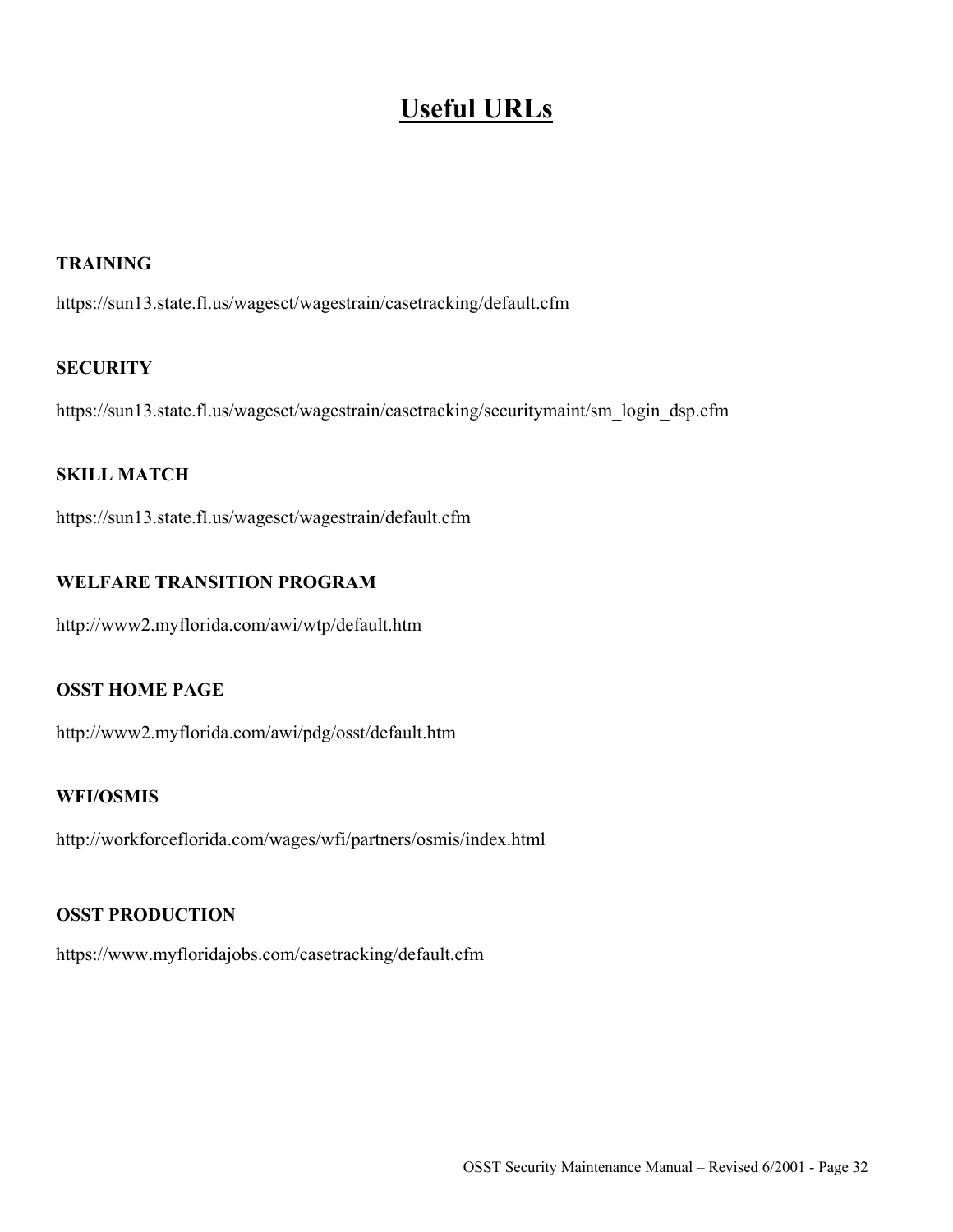# **OSST Security Agreement Form**

| <b>Contact Information:</b> | <b>Primary Unit Information:</b> |
|-----------------------------|----------------------------------|
| <b>First Name</b>           | Region                           |
| Middle Name                 | County                           |
| Last Name                   | Unit                             |
| Job Title                   | Org. Name                        |
| Phone                       | <b>Address</b>                   |
| Fax                         | <b>Address</b>                   |
| Local Office Code           | City                             |
| <b>Station Desk ID</b>      | State, Zip                       |
| E-mail                      |                                  |

| <b>Menu Access</b>         | <b>Allow</b> | <b>Menu Access</b>                             | <b>Allow</b> |
|----------------------------|--------------|------------------------------------------------|--------------|
| <b>Contact Information</b> |              | Individual Responsibility Plan &<br><b>JPR</b> |              |
| Education                  |              | Job History / Placement                        |              |
| <b>Household Members</b>   |              | Out comes and Follow up                        |              |
| Goals and Interests        |              | Hardships/SSI/SAMH                             |              |
| <b>Needs and Barriers</b>  |              | <b>Deferrals</b>                               |              |
| Steps to Self Sufficiency  |              | Sanctions                                      |              |
| Service and Training Plan  |              | Assessments                                    |              |

### **User Access Profile**

Region/County/Unit <u> 1980 - Johann Barn, mars ann an t-Amhain Aonaich an t-Aonaich an t-Aonaich ann an t-Aonaich ann an t-Aonaich</u>

Receive Alerts (Yes or No)

Classification (Case Manager or Supervisor)

Security Privileges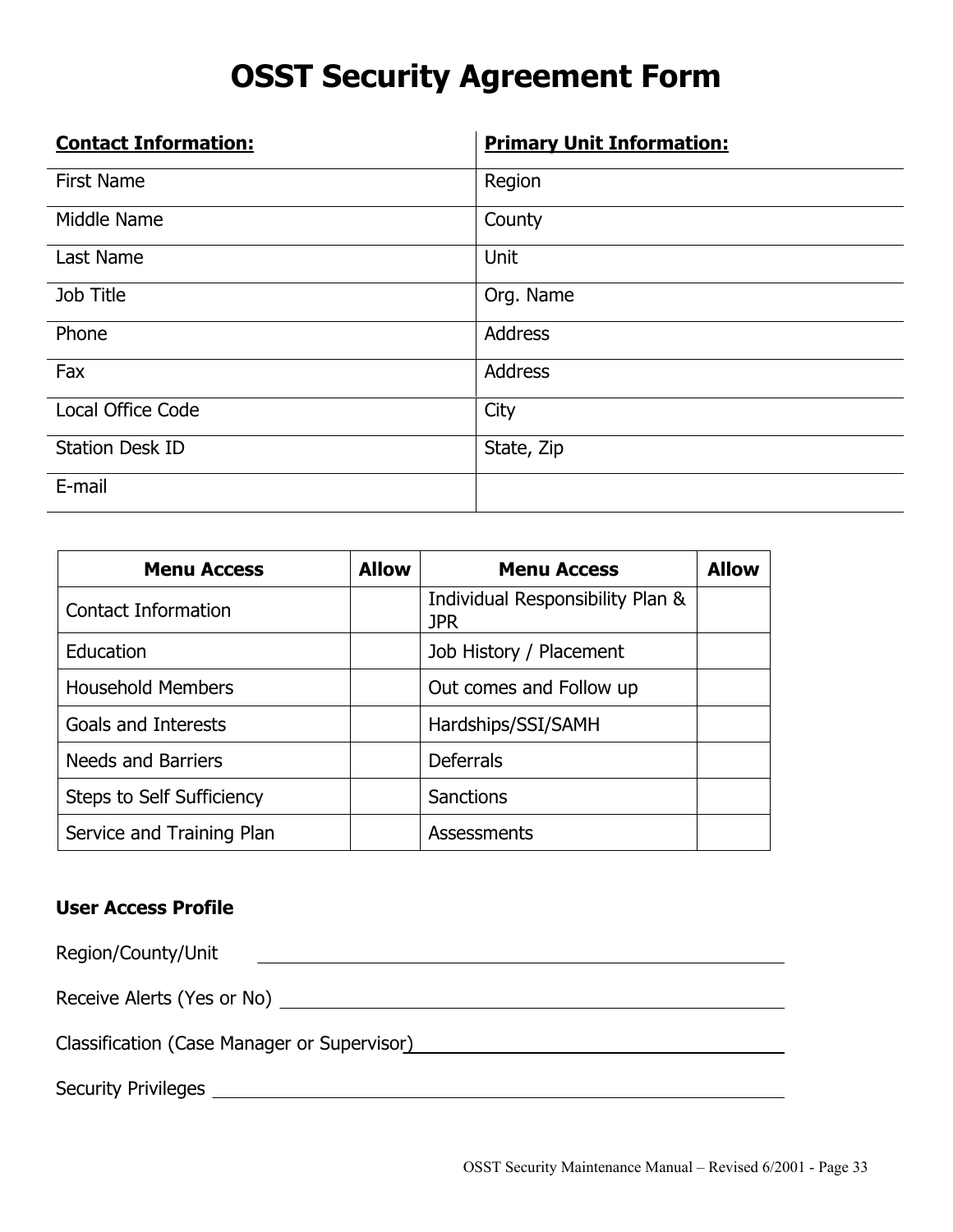#### **OSST Security Agreement Name**

Your local Workforce Development Board has authorized you to have access to sensitive data through the use of the One Stop Service Tracking (OSST) and computer related media (such as printed reports, system inquiry, on-line update, etc).

Computer crimes are a violation of disciplinary standards and the commission of computer crimes may result in felony criminal charges. The Florida Computer Crimes Act, Chapter 815, Florida Statues addresses the unauthorized modification, destruction, disclosure, or taking of information resources.

Employees of AWI, one-stop centers, RWB and their subcontractors in the performance of their duties and in the course of delivering the core service, receive and have access to information obtained from employers, job applicants and unemployment compensation claimants. The information received includes job applicant registrations, job orders, employer reports, unemployment compensation claims and related records. The information is collected for such purposed as labor exchange, determination of an unemployment compensation claim and in compliance with State and federal reporting requirements. This information is confidential, as required by federal law and by § 443.1715(1), Florida Statutes, which reads in part:

> …..Except as otherwise provided by law, public employees receiving such information must retain the confidentiality of such information.

Section 443.1715(1), Florida Statutes, also provides that any employee or individual receiving or releasing confidential information that violates any provision of this subsection commits a misdemeanor of the second degree punishable as provided in Florida Statutes, sections 775.082 or s. 775.083. The effect of this language is to extend penalties to any person who receives confidential information and who releases it improperly. This would pertain to persons who legally receive confidential information.

I understand that a security violation may result in criminal prosecution according to the provision of Chapter 815, F.S. and may also result in disciplinary action against me.

The minimum security requirements are: Personal passwords are not to be disclosed. Information is not to be obtained for my own or another person's use.

I have read the above statements and have been provided a copy of the Computer Related Crimes Act, Chapter 815, F. S. By my signature I acknowledge that I have received, read and that I understand Chapter 815, F. S. and have received any necessary clarification from my supervisor.

**Requestor's Signature/Date Supervisor's Signature/Date**

## **Security Officer's Signature/Date**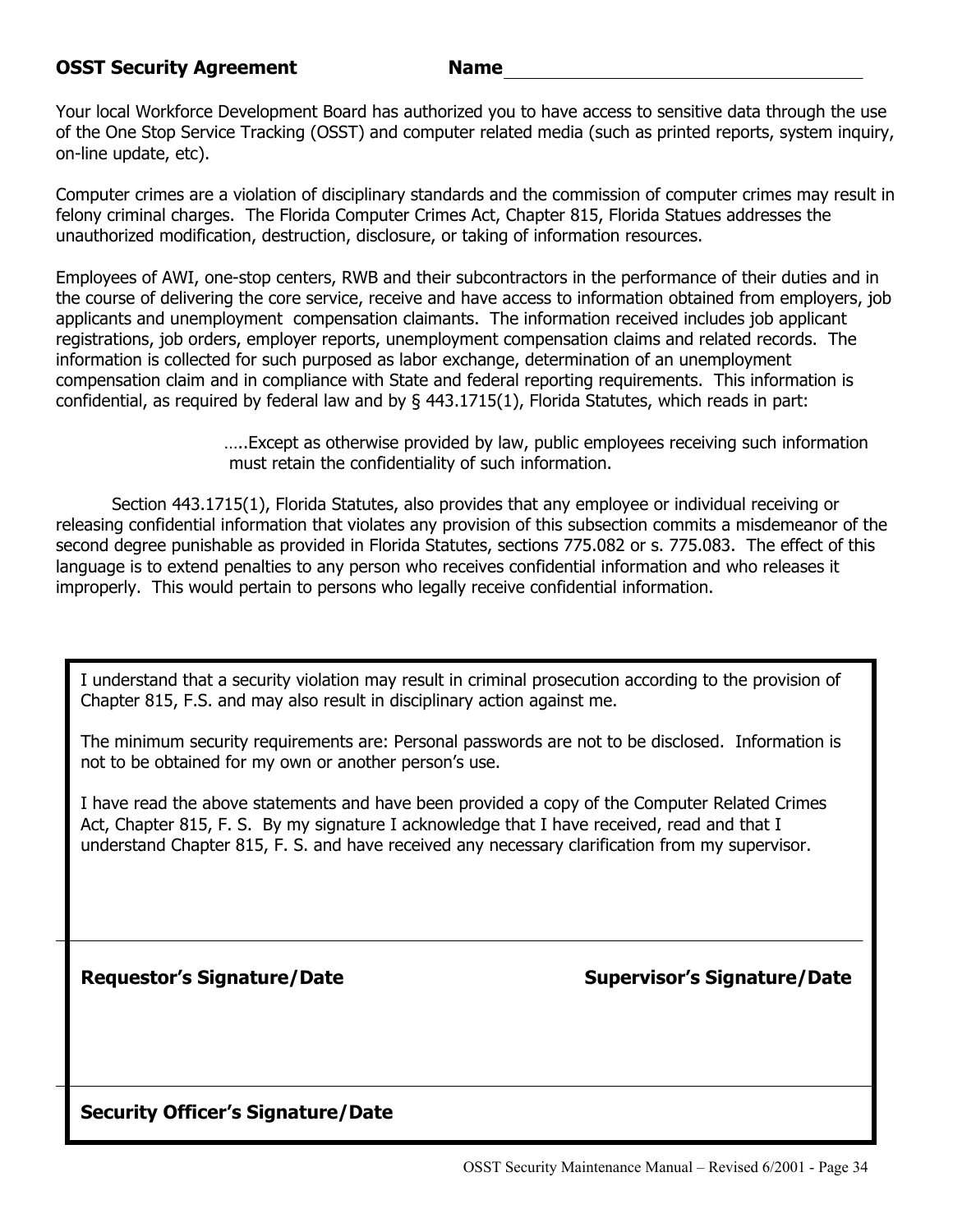#### **CHAPTER 815 COMPUTER-RELATED CRIMES**

815.01 Short title.

815.02 Legislative intent.

815.03 Definitions.

815.04 Offenses against intellectual property; public records exemption.

815.045 Trade secret information.

815.05 Offenses against computer equipment or supplies.

815.06 Offenses against computer users.

815.07 This chapter not exclusive.

**815.01 Short title.**--The provisions of this act shall be known and may be cited as the "Florida Computer Crimes Act."

**History.**--s. 1, ch. 78-92.

**815.02 Legislative intent.**--The Legislature finds and declares that:

(1) Computer-related crime is a growing problem in government as well as in the private sector.

(2) Computer-related crime occurs at great cost to the public since losses for each incident of computer crime tend to be far greater than the losses associated with each incident of other white collar crime.

(3) The opportunities for computer-related crimes in financial institutions, government programs, government records, and other business enterprises through the introduction of fraudulent records into a computer system, the unauthorized use of computer facilities, the alteration or destruction of computerized information or files, and the stealing of financial instruments, data, and other assets are great.

(4) While various forms of computer crime might possibly be the subject of criminal charges based on other provisions of law, it is appropriate and desirable that a supplemental and additional statute be provided which proscribes various forms of computer abuse.

**History.**--s. 1, ch. 78-92.

**815.03 Definitions.**--As used in this chapter, unless the context clearly indicates otherwise:

(1) "Intellectual property" means data, including programs.

(2) "Computer program" means an ordered set of data representing coded instructions or statements that when executed by a computer cause the computer to process data. (3) "Computer" means an internally programmed, automatic device that performs data processing.

(4) "Computer software" means a set of computer programs, procedures, and associated documentation concerned with the operation of a computer system.

(5) "Computer system" means a set of related, connected or unconnected, computer equipment, devices, or computer software.

(6) "Computer network" means a set of related, remotely connected devices and communication facilities including more than one computer system with capability to transmit data among them through communication facilities.

(7) "Computer system services" means providing a computer system or computer network to perform useful work.

(8) "Property" means anything of value as defined in  ${}^{1}$ s. 812.011 and includes, but is not limited to, financial instruments, information, including electronically produced data and computer software and programs in either machine-readable or human-readable form, and any other tangible or intangible item of value.

(9) "Financial instrument" means any check, draft, money order, certificate of deposit, letter of credit, bill of exchange, credit card, or marketable security.

(10) "Access" means to approach, instruct, communicate with, store data in, retrieve data from, or otherwise make use of any resources of a computer, computer system, or computer network.

**History.**--s. 1, ch. 78-92.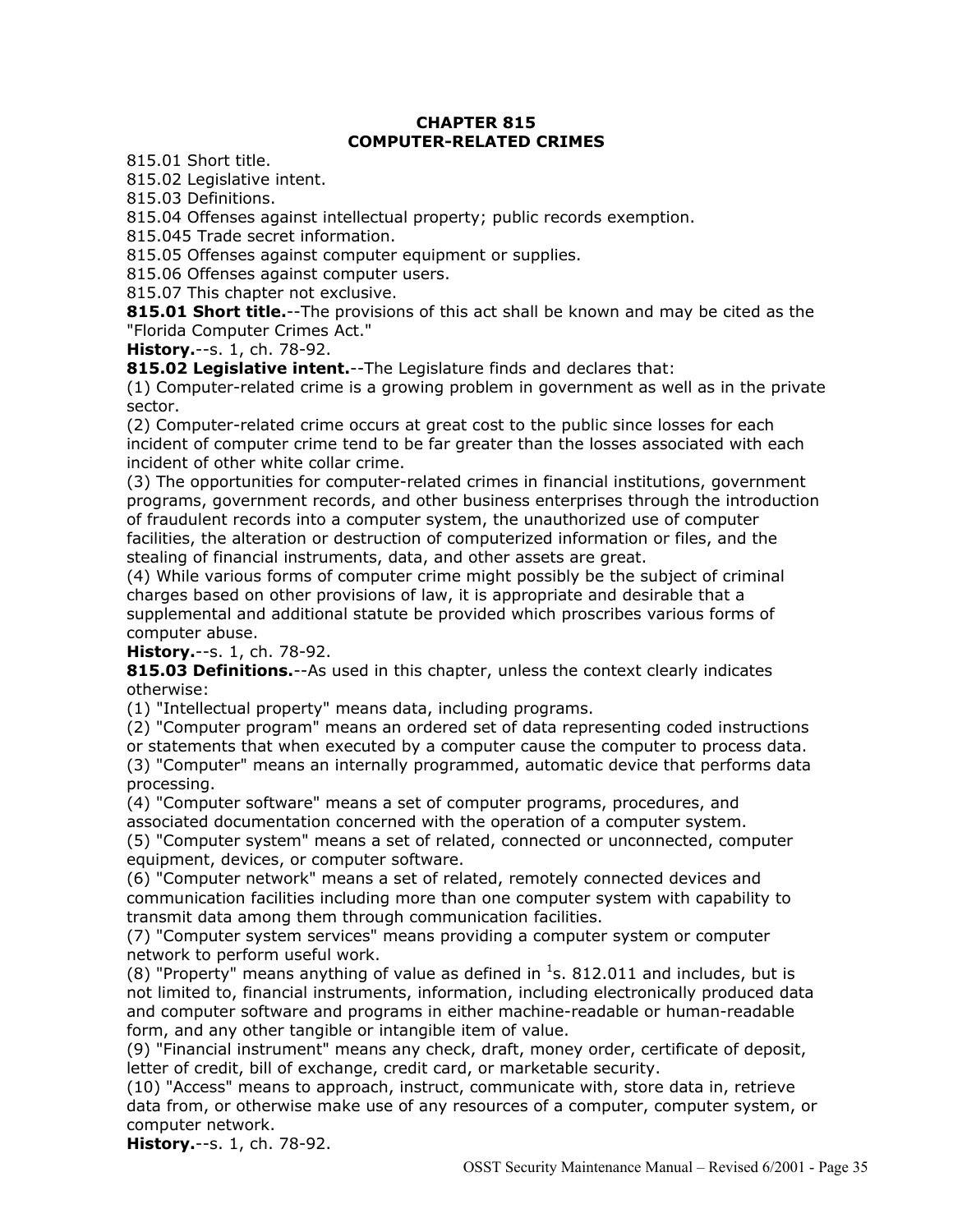#### **1Note.**--Repealed by s. 16, ch. 77-342.

#### **815.04 Offenses against intellectual property; public records exemption.**--

(1) Whoever willfully, knowingly, and without authorization modifies data, programs, or supporting documentation residing or existing internal or external to a computer, computer system, or computer network commits an offense against intellectual property.

(2) Whoever willfully, knowingly, and without authorization destroys data, programs, or supporting documentation residing or existing internal or external to a computer, computer system, or computer network commits an offense against intellectual property.

(3)(a) Data, programs, or supporting documentation which is a trade secret as defined in s. 812.081 which resides or exists internal or external to a computer, computer system, or computer network which is held by an agency as defined in chapter 119 is confidential and exempt from the provisions of s. 119.07(1) and s. 24(a), Art. I of the State Constitution.

(b) Whoever willfully, knowingly, and without authorization discloses or takes data, programs, or supporting documentation which is a trade secret as defined in s. 812.081 or is confidential as provided by law residing or existing internal or external to a computer, computer system, or computer network commits an offense against intellectual property.

(4)(a) Except as otherwise provided in this subsection, an offense against intellectual property is a felony of the third degree, punishable as provided in s. 775.082, s. 775.083, or s. 775.084.

(b) If the offense is committed for the purpose of devising or executing any scheme or artifice to defraud or to obtain any property, then the offender is guilty of a felony of the second degree, punishable as provided in s. 775.082, s. 775.083, or s. 775.084. **History.**--s. 1, ch. 78-92; s. 1, ch. 94-100; s. 431, ch. 96-406.

**815.045 Trade secret information.**--The Legislature finds that it is a public necessity that trade secret information as defined in s. 812.081, and as provided for in s. 815.04(3), be expressly made confidential and exempt from the public records law because it is a felony to disclose such records. Due to the legal uncertainty as to whether a public employee would be protected from a felony conviction if otherwise complying with chapter 119, and with s. 24(a), Art. I of the State Constitution, it is imperative that a public records exemption be created. The Legislature in making disclosure of trade secrets a crime has clearly established the importance attached to trade secret protection. Disclosing trade secrets in an agency's possession would negatively impact the business interests of those providing an agency such trade secrets by damaging them in the marketplace, and those entities and individuals disclosing such trade secrets would hesitate to cooperate with that agency, which would impair the effective and efficient administration of governmental functions. Thus, the public and private harm in disclosing trade secrets significantly outweighs any public benefit derived from disclosure, and the public's ability to scrutinize and monitor agency action is not diminished by nondisclosure of trade secrets.

**History.**--s. 2, ch. 94-100.

**Note.**--Former s. 119.165.

#### **815.05 Offenses against computer equipment or supplies.**--

(1)(a) Whoever willfully, knowingly, and without authorization modifies equipment or supplies used or intended to be used in a computer, computer system, or computer network commits an offense against computer equipment or supplies.

(b)1. Except as provided in this paragraph, an offense against computer equipment or supplies as provided in paragraph (a) is a misdemeanor of the first degree, punishable as provided in s. 775.082 or s. 775.083.

2. If the offense is committed for the purpose of devising or executing any scheme or artifice to defraud or to obtain any property, then the offender is guilty of a felony of the third degree, punishable as provided in s. 775.082, s. 775.083, or s. 775.084.

(2)(a) Whoever willfully, knowingly, and without authorization destroys, takes, injures, or damages equipment or supplies used or intended to be used in a computer, computer system, or computer network; or whoever willfully, knowingly, and without authorization